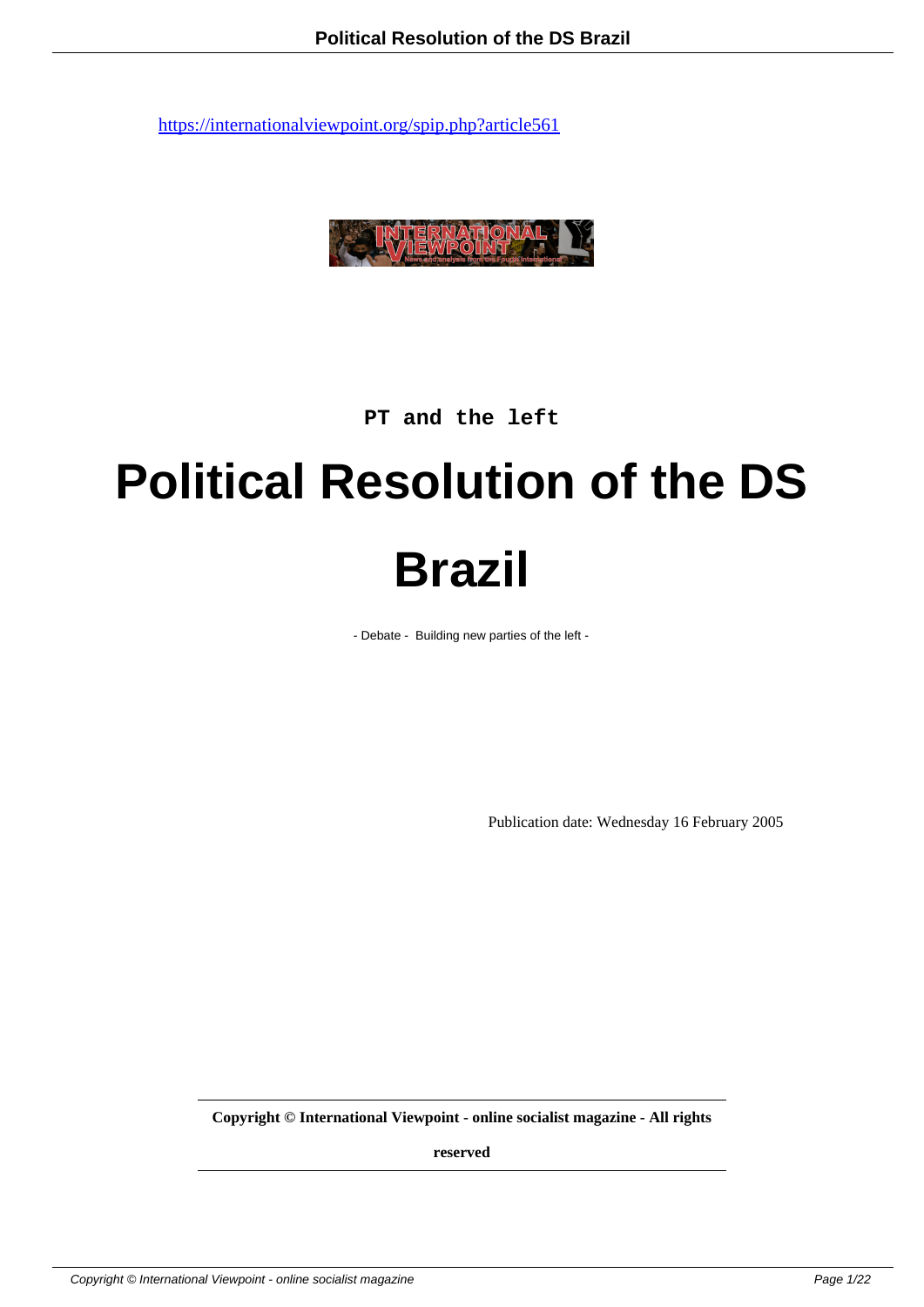**This resolution brings together and develops the positions discussed by the tendency since the XII National Meeting of the PT. Its central concern is to understand the new political conditions opened up by Lula's victory and the new conditions for party-building in this situation. It aims to build a common view of events and tasks from the perspective of a militant, socialist and internationalist current, one that has been involved in building the PT since its very beginning and which actively intervenes in the dispute over its course.**

#### **I. A New Political Period**

1. Lula's victory created the possibility of ending a long period of neo-liberal hegemony in the country. The result of the October 2002 elections represented a shift in the balance of forces in Brazilian society. The Workers Party got Lula elected to the Presidency of the Republic with 61% of the vote. It became the largest party in the Lower House of Congress, with 91 Deputies, and it elected 14 Senators. The PT's victory was a popular victory and a defeat for neo-liberalism. The PT and Lula, based on their historic commitment to the defence of popular interests, acted as catalysts for the desire for change.

2. This shift in the balance of forces represented by the PT victory was, however, limited by three aspects. Firstly, there was the alliance with right-wing sectors and the promise to continue key elements of the economic policies that had been defeated at the ballot box. Secondly, although the PT got through to the second round in a number of the state elections, winning some sizeable votes and victories in the states of Acre, Mato Grosso do Sul and Piaui, the party lost in Rio Grande do Sul. The PSDB and the PMDB won in the most important states. Thirdly, the electoral victory came in a period that had seen few significant social mobilizations. Although the election campaign saw a high level of political mobilization, little effort was made to stimulate social mobilizations

3. Despite the defeat of the group around President Fernando Henrique Cardoso, which had rigorously applied the neo-liberal programme throughout his eight years in office, the new situation did not automatically introduce a new hegemony. It retained key elements of the old one, alongside possibilities of a popular and democratic kind. The result is a broad field of social and political disputes, whose outcome is undecided and depends on the ability of social and political forces to act.

4. Following this defeat for the political core of neoliberalism, various sectors with different interests have been fighting to impose their own solution to the crisis. But the outcome is not decided in advance. We can expect to see the existing conflicts in Brazilian society grow deeper, with fresh possibilities for organising the democratic and popular sectors. The long-established hegemony of the ruling class has been shaken; there are now better conditions for building a democratic and popular alternative.

This situation is fundamentally different from that under Fernando Henrique Cardoso. He was able to implement the neo-liberal programme not only because he benefited from a balance of forces that was unfavourable for workers both within Brazil and internationally, but also because this combined with a comparatively cohesive line-up of political forces behind his programme.

5. Lula's victory occurs in a context of deep crisis for neoliberalism in Latin America, which has different political characteristics and potential in different countries.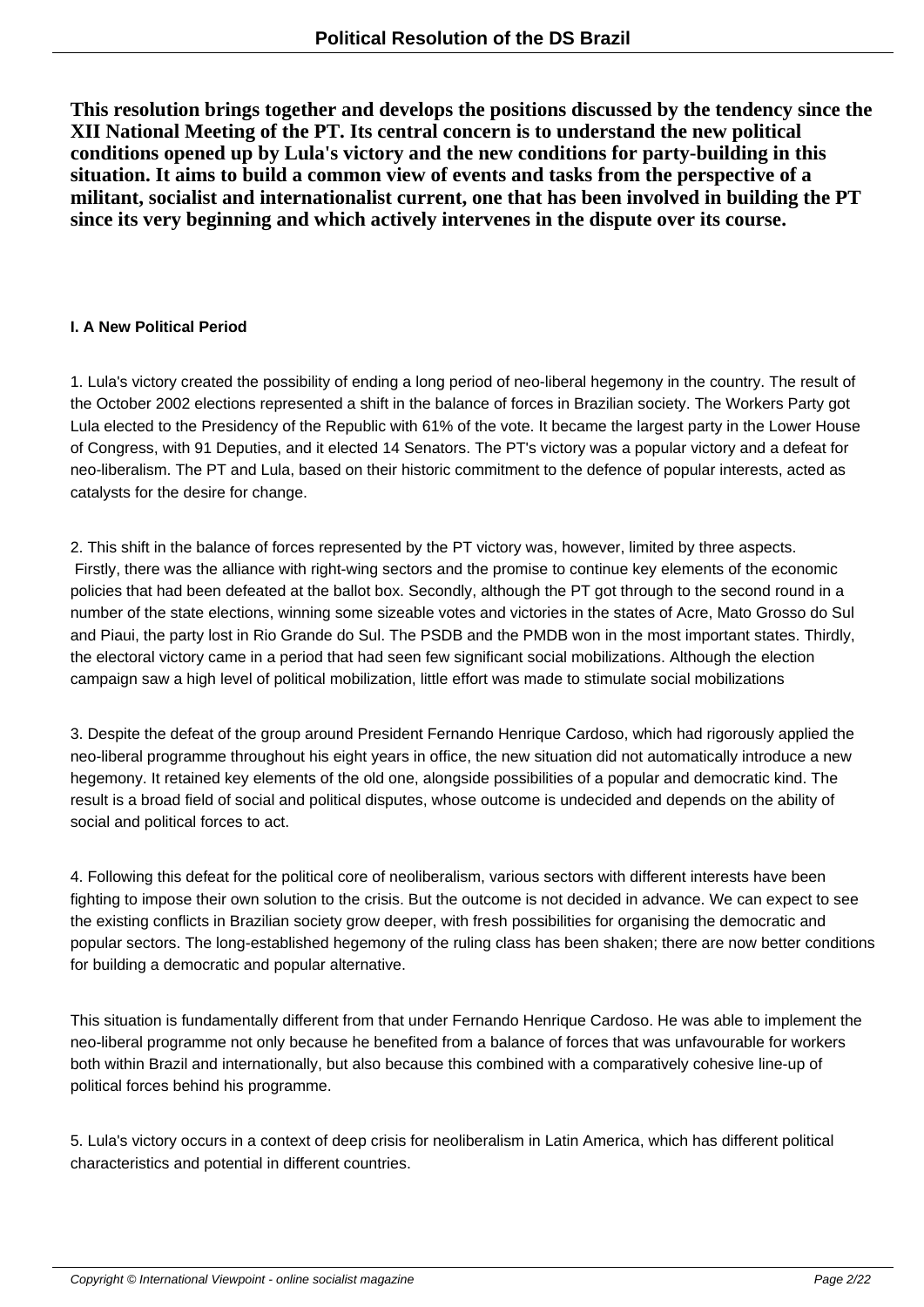This new scenario unfolds at a time when the international situation is marked by low growth rates in the world economy and a crisis of legitimacy for neoliberalism, which after two decades of implementation has produced even greater instability. Reinforced by the protectionism of the metropolitan countries and the unilateralist interventions of the United States, most blatantly with the occupation of Iraq, the structure of international domination grows deeper and seeks to impose ever stricter limits on the autonomy of countries on the periphery. In this framework we see conflicts develop between the centre and the periphery, between countries of the centre, as well as social and political conflicts within these countries. Most importantly, we see the rapid development of an internationalist movement since the Seattle mobilizations in November 1999, which has also based itself on the process opened up by the World Social Forum in Porto Alegre in 2001. Lula's victory has its most direct impact in South America, with the possibility of encouraging new elements of resistance to yankee domination in the region.

6. The new situation in Brazil also corresponds to an intensified debate and new perspectives within the broad social movement resisting neoliberalism, which was one of the main factors in Lula's victory and which will be of decisive importance for the developing balance of forces in society and for the evolution of the Lula government.

7. The initial period of government has accelerated the political rhythm and laid bare the big contradictions and challenges facing the PT and the political and social movement around the PT.

The range of political alliances, which already included conservative forces since the election campaign, has been extended to incorporate new conservative sectors, including some linked to the PSDB, which supported Jose Serra in the second round of the elections. These have taken on a key role in the government's economic departments; the core of the government has opted for a fundamentally conservative economic policy, which continues that implemented by the government of Fernando Henrique Cardoso.

On the other hand, there are important changes underway in international relations, in relation to land reform and in other areas of government activity. These changes go in the direction of the PT's historic programme and of what was proposed during the election campaign. However, they run into big problems as a result of the government's wider political and economic choices. As a result, the policy conflicts within the government have multiplied.

8. The challenges relate to the programmatic alternatives capable of overcoming the legacy of neoliberalism, which has been so destructive not only materially but also ideologically and theoretically. They stretch from alternative economic policies to the conception of government itself. They include the need to breathe new life into a perspective of transition to socialism, in response to the crisis of neo-liberal domination and to the possibilities of a new rise in social struggles. They cannot get around what has been and remains the central problem for the socialist left in our country for the last few decades, the need to defend a democratic and socialist conception of the party. The centre of these strategic debates is the PT.

9. Of all left political parties in Brazil, it is the PT that best reflects the general atmosphere of programmatic dispute underway. This is the party that has brought together the most important layers of militants from the various waves of democratic and popular struggles in the country. This is the party that still retains fundamental aspects of the experience of building a democratic, socialist party of the left, arguably the most important in Latin America. On the other had, this experience was already confronting growing contradictions well before the 2002 election victory. Under the Lula government the situation has become much more complicated, as a result of the choices made by the government so far.

10. The leadership majority in the PT evidently has not been up to the challenges of the new situation. It has been developing a way of running the government and the party that conflicts with the expectations raised by the election and with its own political history, notably with the decisions of the last party congress, the PT's XII National Meeting. The current majority is showing itself incapable of formulating a vision to overcome the legacy of neoliberalism. The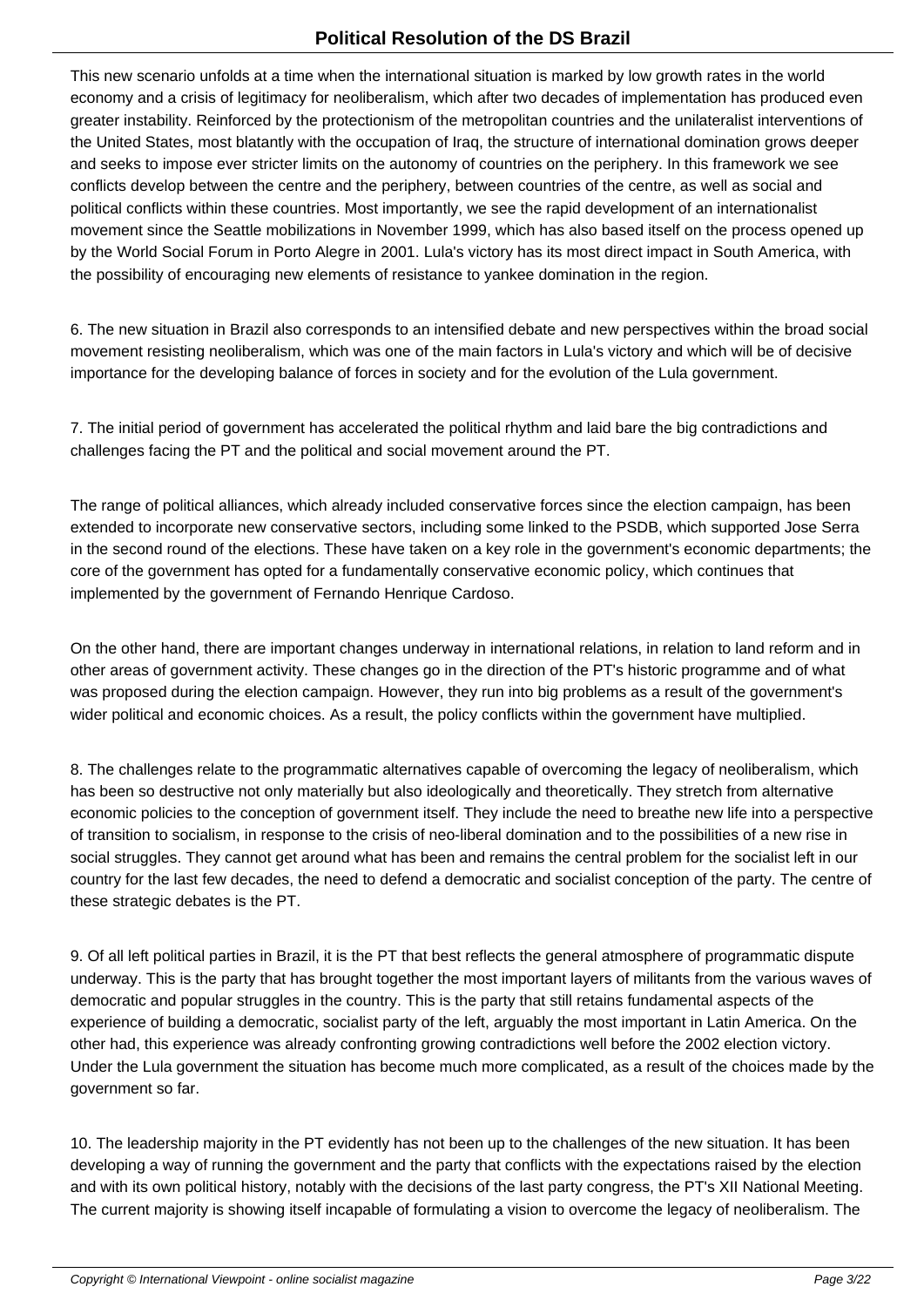party has not discussed in a minimally serious way the government's options (or, when these have been discussed, as at the seminar on pension reform, this has had little or no influence on the party's decisions). In fact the majority's main concern has been to demand loyalty to the decisions taken by the government. This attitude qualitatively changes the long-running problems of the party's internal functioning. It leads to a party structure and behaviour that is authoritarian and formalistic. It runs the risk of fragmenting the party just when it is most needed as an active and coherent force.

11. Some sections of the left react by declaring that this whole experience has run its course, that the PT and the Lula government have capitulated. They have begun movements (with significant conflicts between them) for the creation of one or more new parties. This approach has two fundamental problems. The first is one of evaluation and timing: it does not take account of what the PT still represents for the left and for social movement activists in Brazil. The second problem, which partly overlaps with the first, is even more important: it has to do with the conception of party. A possible new party formed by sectors leaving the PT would not have the positive aspects we have always identified in the PT project - of pluralism and democracy, of programmatic synthesis, of relating to a broad base in society. The proposal to build a new party is being directed by those whose ideas are not new in the socialist movement; they choose to stand on the sidelines of the most important experience of the Brazilian left. They bank on its failure and do not confront its difficulties as an organic part of the very broad vanguard. They are therefore unable to address the overall problems of the movement as a whole. Nor are they up to the challenge of going beyond the limits currently constraining the building of a mass party of the left.

12. In our view the democratic and popular movement is going through an unprecedented historical experience that is decisive, in every sense, for our future. The Socialist Democracy Tendency of the Workers Party stands as an integral part of this process; it shares the challenges facing the PT and the Brazilian left. We are intervening in the current process by pressing for the PT to link this decisive experience to the struggle against neo-liberal globalisation, the tyranny of the markets and parasitic finance capital, as well as the historic inequalities, exclusions and injustices that mark Brazilian society. Our perspective is to integrate this experience into a process whose aim is the end of capitalism and a democratic and internationalist socialism. In a combined way, we seek to make the connections between this new situation and the difficulties of the PT, taking up the challenge of renewing our approach to building a mass socialist party, by disputing the strategic direction taken by the PT and the broad social movement around it.

13. Our aim is also to discuss with the party as a whole and especially with those comrades who share similar objectives and concerns. We understand that the situation demands a coming together of all those who have expressed concern over the government's initial choices, and an effort to intervene together in the big questions posed, both in terms of the dispute in society and the dispute over the party's direction and approach.

# **II. Initial Balance Sheet of the Government**

1. The first eight months of the Lula government were characterised by the construction of a system of alliances including broad sections of the bourgeoisie, by a fundamentally conservative economic policy, and, on the other hand, by limited progress in introducing changes.

2. The economic policy adopted has weighed heavily against the intentions to carry out changes. It can be summed up as follows:

a) The macroeconomic policy carried out by the Finance Ministry and by the Central Bank can be judged as basically a continuation of that carried out by the government of FHC . It cannot even be said that a transition is being implemented to some other policy. Even if Brazil's delicate economic situation may have indicated a need for prudence, this in no way justified such a continuation. On the contrary, since it was the previous policy that was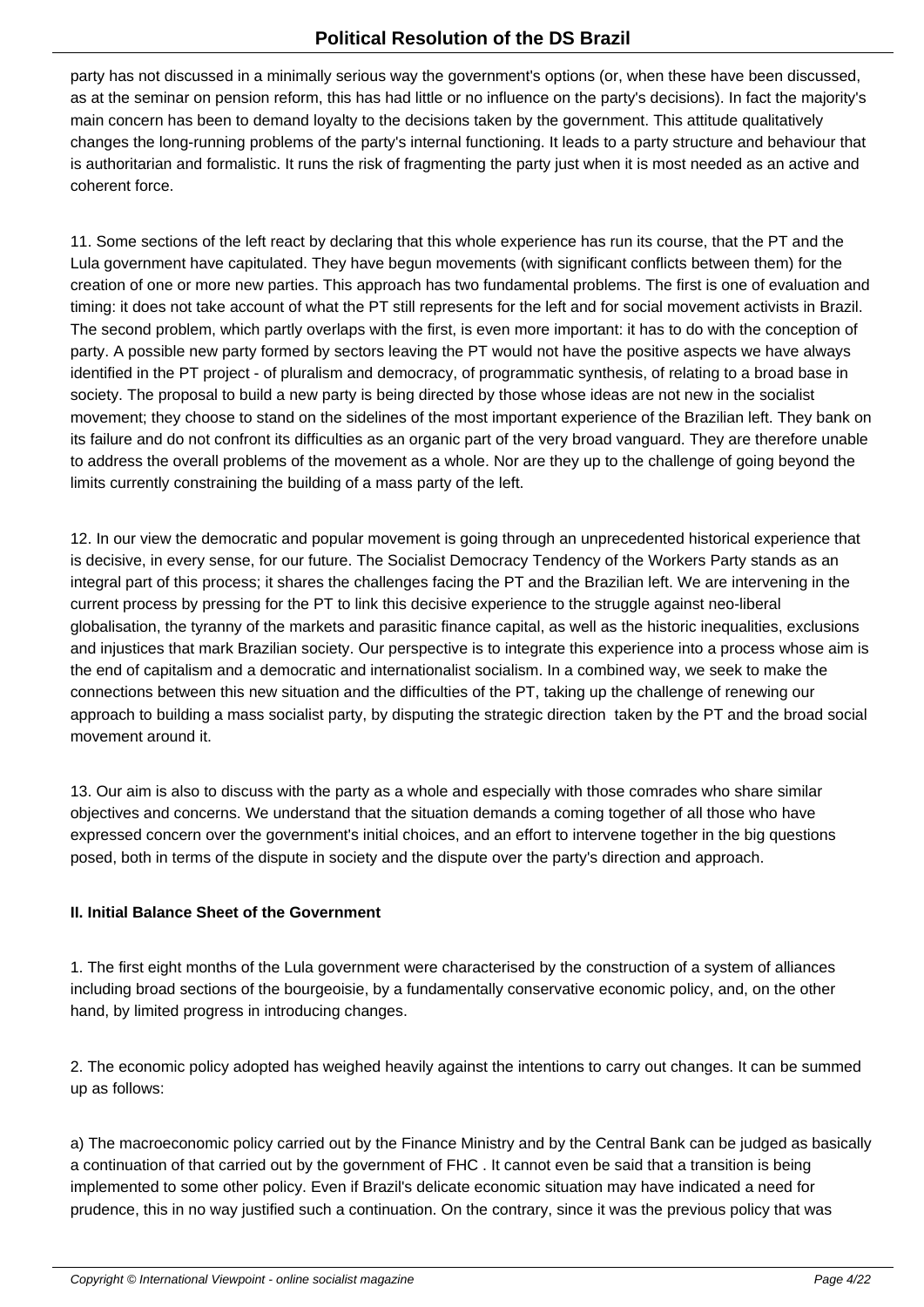responsible for the Brazilian economy's difficult situation, fundamental changes were needed.

b) The macroeconomic policy has also expressed a total subordination to IMF guidelines. That's why the Brazilian government has been singled out by this institution as a model to be followed. Naturally, this is a very uncomfortable situation for all those who expected a government of the left, defending popular interests. Of course both the continuity with the FHC government and the subordination to the IMF adjustment model are in complete contradiction with the documents of the 2002 election campaign. It is therefore no surprise that this section of the government has come into conflict with other sections of the same government.

c) The current policy is based on tight fiscal targets (its most important aspect is the raising of the primary fiscal surplus ), on tackling inflation through high interest rates and on winning the confidence of the financial markets. The reforms introduced, especially the pension reform, which is well regarded by the markets, are a part of this policy. It is important to point out that this policy has some seriously incoherent aspects: the main purpose of raising the fiscal surplus - to avoid an increase in the debt ratio (between public debt and GDP) - has not been achieved. This ratio went up from 56.5% in December 2002 to 57.7% in September 2003. In spite of the tremendous tightening of the fiscal belt, the high interest rates and low economic growth took a negative toll.

d) This policy helped to stem the fall of the Brazilian currency - the Real even made a significant recovery - and to a marked fall in inflation. On the other hand, an important part of these achievements is down to the increase in exports and the trade balance, itself largely due to the devaluation of the Real at the end of 2002. And the current reversal of this process owed much to the arrival of speculative capital driven by an international tendency in this direction and drawn by the high Brazilian interest rates.

e) These achievements, however, should not be seen as permanent. Even a limited return of economic growth will be likely to reduce the trade surplus and bring back an imbalance in the external accounts accompanied by a new devaluation of the currency and new inflationary pressures. What's more, the speculative capital that has come into Brazil can easily leave at any moment. In fact the external vulnerability of the Brazilian economy is actually being sustained by the current policies.

f) The steps taken to expand credit for small rural producers would be an important element in stimulating the economy if the macroeconomic policies were different.

 As it is, they have had little impact. Similarly, the programmes against hunger and unemployment, which could be important components of a process of development with income distribution, run the risk of being reduced to ineffective compensatory measures. Both look like attempts to "wipe blocks of ice dry".

g) The precarious nature of the current policy's positive achievements makes it all the more important to point out its seriously negative consequences. This policy has led to a deep recession (at best the result at the end of 2003 will be one of economic stagnation), increased unemployment and a fall in the real incomes of the working class ad society as a whole (all these trends are well documented in the official statistics). What's more, the combination of increases in the primary surplus with high interest rates means a big transfer of wealth to the owners of financial assets, that is to the wealthiest sections of society. Not only has the population's income as a whole fallen; it has also become more concentrated.

h) Unlike the achievements, which could easily be reversed, the negative consequences of the policy pursued by the Finance Ministry and the Central Bank will be very difficult to overcome. It makes more difficult the desired return to sustained economic growth. The recovery that began in September is fragile and probably won't create a significant number of jobs. It's planned to keep the primary fiscal surplus high throughout Lula's term in office; this will limit the possibilities for public investment, while the fall in incomes limits the scope for private investments. Thus, even if interest rates are reduced more significantly (which, as inflation falls, would be in line with the logic of the current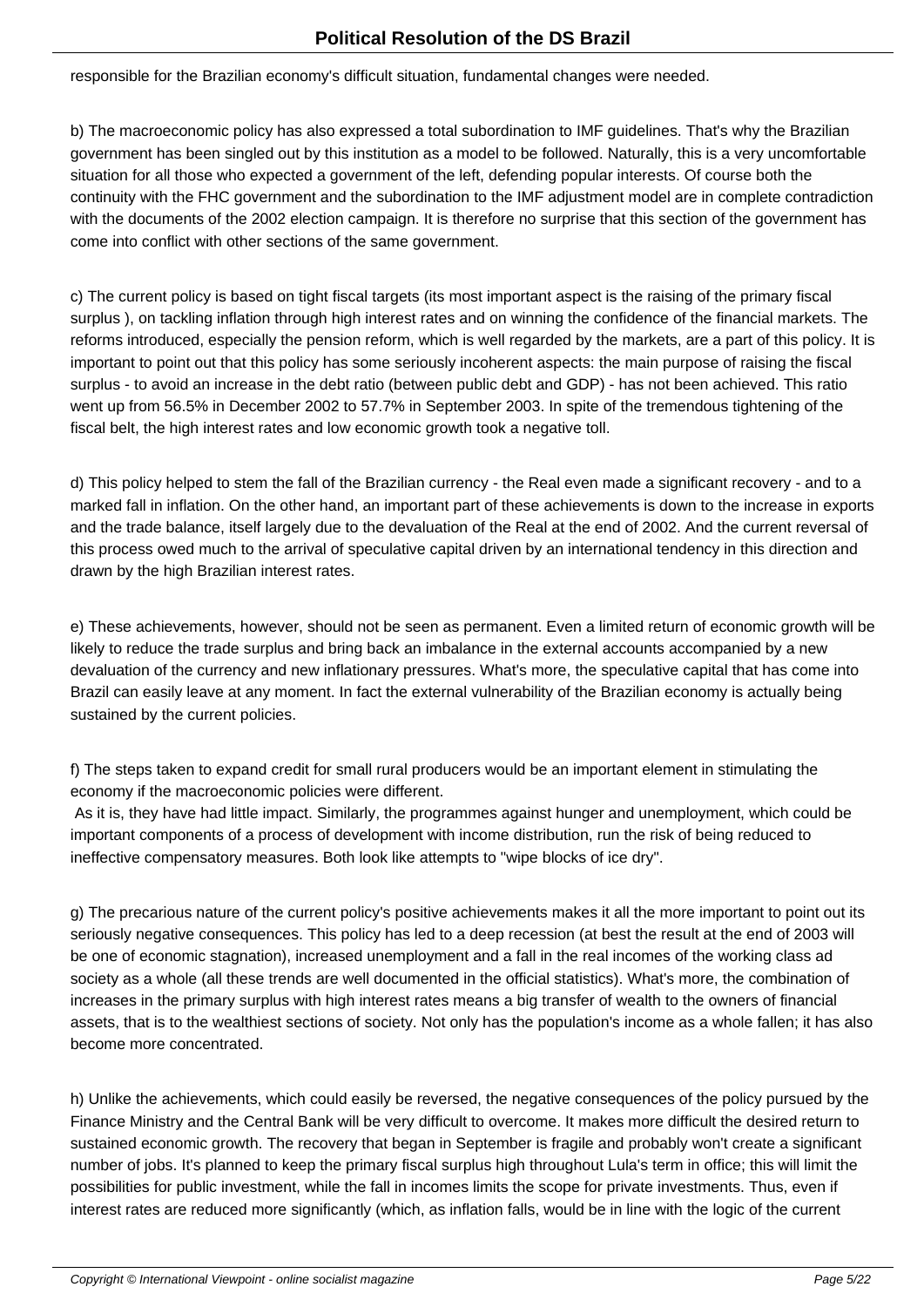policy and would not in itself indicate a change of policy), economic growth will tend to be limited - and will be permanently threatened by continuing external vulnerability. Without a profound change in economic policy, the Brazilian economy will tend to continue the pattern of stagnation interspersed with fragile recoveries - what economists call âEurosÜstop and go' - that has characterised it since the FHC government.

3. As far as its approach to governing goes, the first ten months in office have not seen the government put into practice a set of policies that would characterise a system of participatory democracy. The method for winning majorities in parliament has been an extension of the policy of alliances with conservative forces: in general it does not rely on mobilizing those sectors committed to change. Participatory democracy and social mobilization are challenges that remain outstanding. They need to be treated as priorities for the party.

In this situation, the ever-broader governing coalition, incorporating individuals who symbolise the worst of Brazilian politics, is something that compromises the popular project. It is necessary to prevent the search for alliances with no programmatic basis from blocking the path to social change.

4. It is important to point out that some initiatives taken by the government and the social movements could represent initial steps towards participatory democracy and popular mobilization. There are processes of consultation and debate initiated by the government in different areas and on different issues, which keep open the channels of communication with society. There are also initiatives to open a dialogue with the social movements, as well as important initiatives taken by the social movements themselves to begin democratising public policies. We should note, however, that these are insufficient, if they remain isolated from one another, to consolidate a practice of participatory democracy. What is more, the government has not submitted its central choices to any kind of debate at all with the social movements or society at large.

5. In relation to agrarian policy, from the beginning the government has been developing a constructive relationship with the social movements in the countryside alongside a broad dialogue in society.

The aim of this is to implement one of biggest and most important reforms in the country, whose realization will be historic and decisive for overcoming one of the most revolting situations of inequality and violence in the world. Most immediately, it seeks to rehabilitate the land settlements carried out during the FHC government, ensuring them full rights as citizens and overcoming the chaos affecting their ability to produce. What is more, a new vision is being developed for co-operative and family agriculture, as part of a project for changing the economy and society. The financing of the harvest for small producers and the development of economic alternatives to make the land reform settlements more viable are the first concrete results of this. Also, recognising the urgency of establishing new agrarian reform settlements, the government has committed itself to an emergency programme to settle 60,000 families in the current year. This whole policy, however, runs into the budget restrictions resulting from the economic policy adopted. This of course is not just the case with agrarian reform. It merely illustrates the wider contradiction between social change and maintaining basic aspects of the economic model inherited from FHC.

On the other hand it is vital to emphasise the determination to confront the criminal, armed opposition being organised by the landowners through their militias. It is necessary to act firmly and immediately to punish those responsible and prevent them from organising a landowners' state in the Brazilian countryside.

6. The pension reform is fundamentally a consequence of the approach to economic policy and has had a profoundly negative impact. By looking at it in terms of balancing the books, without linking it to a strongly progressive tax reform, and by relying on an even broader spread of conservative allies to push it through, the government's pension reform bill ran into conflict with the CUT and the civil servants, which include some of the social forces that were decisive for Lula's election victory. It was widely questioned within the party and amongst active PT supporters. This led to some partial changes in the original proposal, which reduced the damage inflicted. But these weren't enough,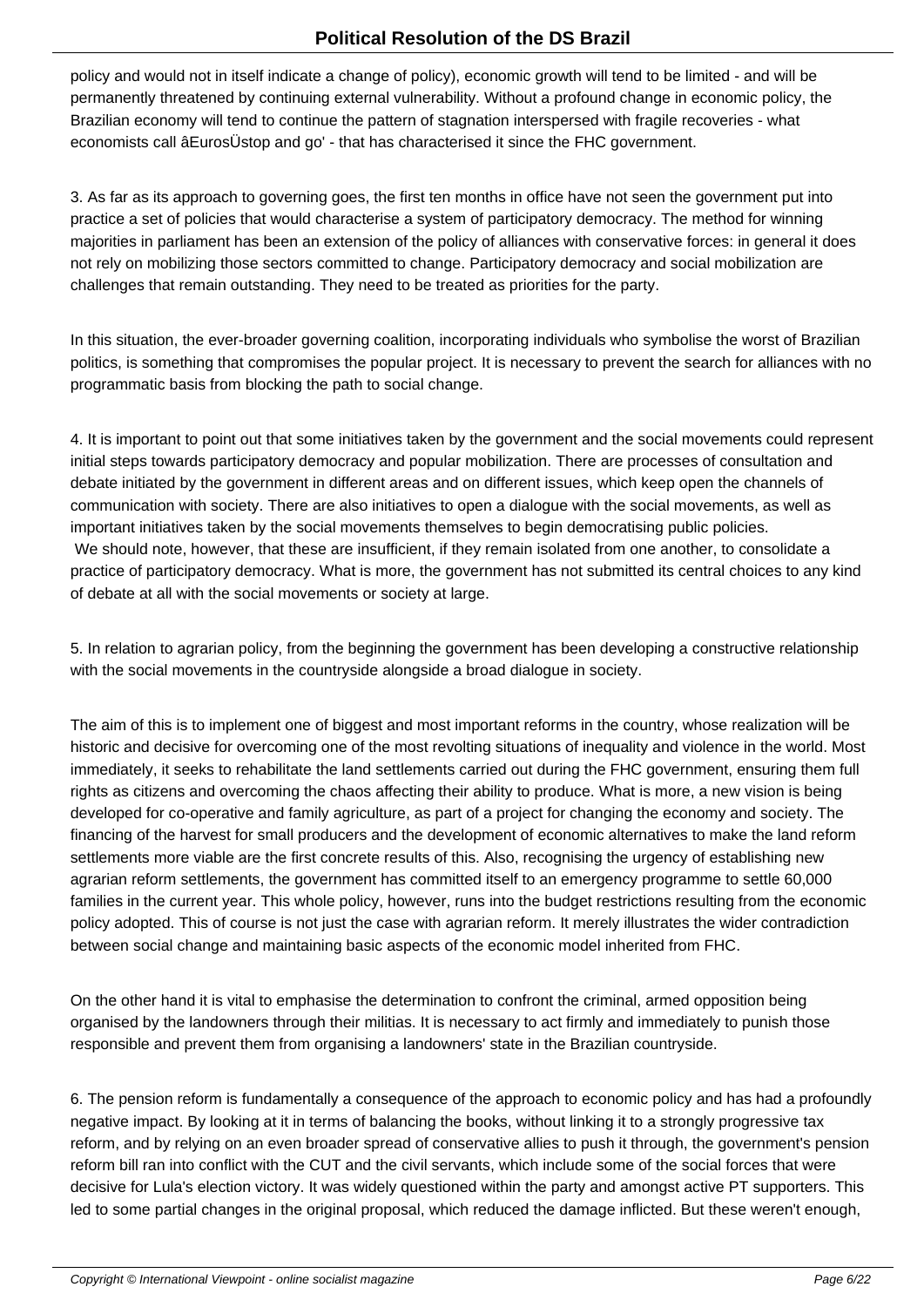either to mend the basis political relationships needed to govern with popular participation, or to preserve the conquests of the social security system itself.

7. In international relations, the government's policy has brought important changes. Apart from opposition to the US attack on Iraq and steps to assert a generally independent policy, the most important change has been the search for new alliances and South American unity. This effort is counterposed to US policy for a Free Trade Area of the Americas (FTAA), which the PT's XII National Meeting defined as a policy of subordination and annexation. The government's position changed the course of the negotiations, and revealed the conflict of interests between South American countries and the United States. Also in the WTO negotiations at Cancun, the Brazilian government opposed the US, and the European Union as well.

 However, fundamental differences have emerged within the government on these questions, especially around the FTAA. The Ministries of Finance, Agriculture and Development have explicitly adopted a position critical of the approach taken by Itamaraty . Although the latter has been confirmed as being in charge of the negotiations, its opponents have gained more space to influence the talks. Their final outcome depends on a number of factors; there is no guarantee it will be favourable. One factor that weighs negatively is the continuing external vulnerability of the Brazilian economy, which gives the Bush administration ample room to press for Brazil to make concessions. The approach that now prevails, to go for a so-called âEurosÜlow-calorie FTAA' ("ALCA light"), although less damaging for Brazil and other countries, is also negative. The campaign for an official referendum on the FTAA, with the aim of rejecting it as a whole, therefore remains as important as ever.

Finally, an assessment of the Lula government's foreign policy has to take account of the fact that part of this is not conducted by the Foreign Ministry, Itamaraty. Relations with the IMF, which are a decisive aspect of foreign relations and influence many other areas, depend on the Ministry of Finance and the Central Bank. The problems this entails were made clear when Brazil, unlike other countries, failed to support the Kirchner government in Argentina when it suspended payment on a part of its debt as a means of exerting negotiating pressure.

8. Over various other issues conflicts have increased within the government, pitting conservative sectors against others more in tune with the social movements. These issues include: GMOs, where on one side the ecological movement and the Ministries of the Environment and Agrarian Development are lined up against, on the other side, agribusiness represented by the Ministry of Agriculture; human rights and the indigenous question; the conflict between the proposed budget and resources for health; the conflict over state universities, following the Finance Ministry's new document (âEurosÜThe Central Government's Social Spending').

9. In this last case, apart from the entirely false arguments in the Finance Ministry document, we have to categorically reject the view of higher education that does not prioritise the strategic role of state universities. There was a significant reaction from the academic community and even the Minister of Education himself, Cristovam Buarque, whose declarations defending free, publicly-financed, higher education were even supported by the PT President, Jose Genoino Neto.

As for health, the attempt to include spending on this sector under a general rubric, overriding the gains won by the movement and written into the constitution , were blocked by mobilisations in the health sector and by action in parliament to defend the gains.

10. As for policy on indigenous questions, the conflicts have mostly resulted from the failure to ratify areas of land already marked out as indigenous lands - and even to reduce the demarcated areas (as in Para state) - and from the absence of an indigenous policy worked out democratically with the communities. In addition there is the lack of funds for public policies to protect the communities. This situation has resulted in an increasingly conflictive relationship between the indigenous communities and the government.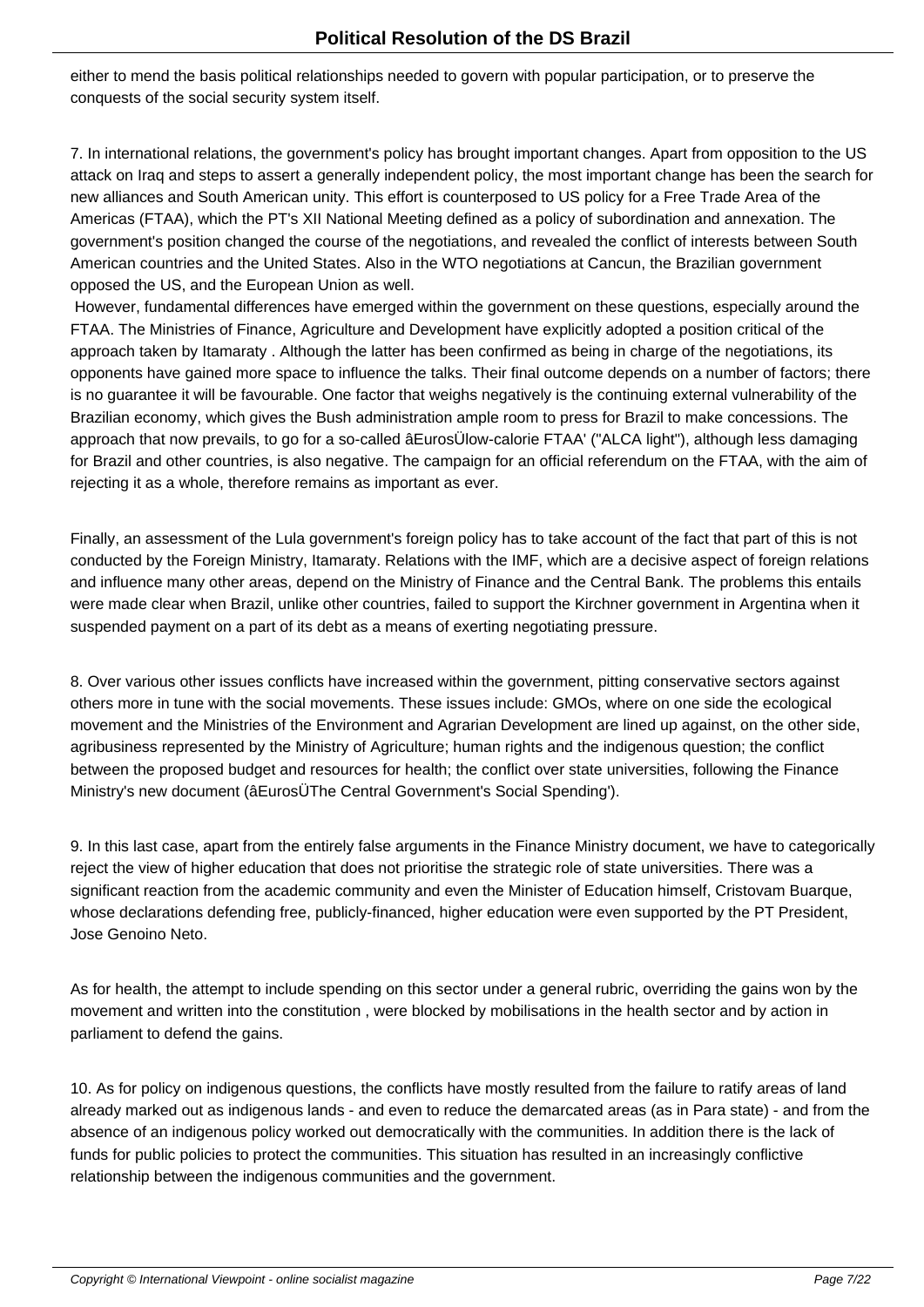On human rights there have been several retreats: not opening up the secret files on military repression, not pushing through the enabling legislation relating to the international criminal court, setbacks on the laws defending human rights, for example on sentencing and on the lack of protection for human rights campaigners. This is just one aspect of the more general problem of insufficient funds in the budget for human rights policies.

11. The government's environmental policies reveal the contradiction between its programmatic commitments and the alliances and concessions the government has made. This is an area that for a long time has been insufficiently discussed within the party, and now there have been a series of defeats. These include the authorisation for the sale of GM crops in January, and the authorisation of their planting in October, under the pressure from agribusiness; the importing of used tyres from Uruguay, as a result of Mercosur policy; the opening of the Colono Highway, inside a National Park, under the direction of a PT member of parliament; the continuation of work on the Angra 3 Nuclear Plant; the announcement of public-private partnerships in sanitation, with the consequent risk of privatization in the sector. To this should be added the inclusion of non-sustainable projects in the Multi-Year Plan (PPA) and the official decision that the country's water basin should be the basis of Brazil's energy strategy. These developments have had a political cost, with PT Deputy (and environmental campaigner) Fernando Gabeira leaving the party and its environmental credentials being called into question.

On the other hand, the resistance that developed inside and outside the government during the run up to the decision on GM crops and in defence of the original version of the Bill on Bio-security (which is now in dispute in parliament) show political gains that need to be built on in the environmental movement, in parliament, in the government and in the party.

12. Looking at the this initial period of government as a whole reveals a dynamic of conflict both within government policies and in the relationship between the government and the social forces that got it elected. At the centre of these conflicts is the economic policy that continues to leave the economy vulnerable to external forces and imposes adjustment policies that are governed by a neo-liberal logic. As we have seen, this policy is being questioned in the party and within the government itself (as is also happening with the restrictions on investments by state enterprises and land expropriations for agrarian reform, all as a result of the priority given to the IMF target of a primary surplus). Unfortunately, however, from what has been revealed so far, the recent announcement of a new agreement with the IMF, essentially the same as the one before, represents a new show of strength by the neo-liberal core of the government (especially those sectors of the Finance Ministry identified with the IMF line).

 It is vital to keep up these criticisms. What's more they need to be widened to include the role played by the private banks and by interest policy, both linked to an economic model that is subordinate to foreign and domestic financial interests.

Once again, the formulation of the PT's XII National Meeting retains all its relevance: there will be no social change without a change in the economic model. What needs to be added now is that this double change depends on political choices - choices that of course have to taken into account and be based on a continuing shift in the balance of forces, nationally and internationally, in favour of the workers and the majority of the population.

 The election of a PT government raises again some classic themes of the struggle for social change, pointing to the importance of electoral victories but at the same time demonstrating their limitations. If the PT and other left parties, as well as the majority of the people and their social movements, remain passive, then they run a serious risk of seeing the ruling classes, especially those sections linked to finance capital, achieve their aim of getting the government to set limits to any change (which is what, so far, they have succeeded in doing).

# **III. New Possibilities for the Social Movements in a More Complicated Situation**

1. The new situation in the country demands a big change in the way the social movements operate. After a very defensive period, especially for the trade union movement, the victory for the popular and union movement through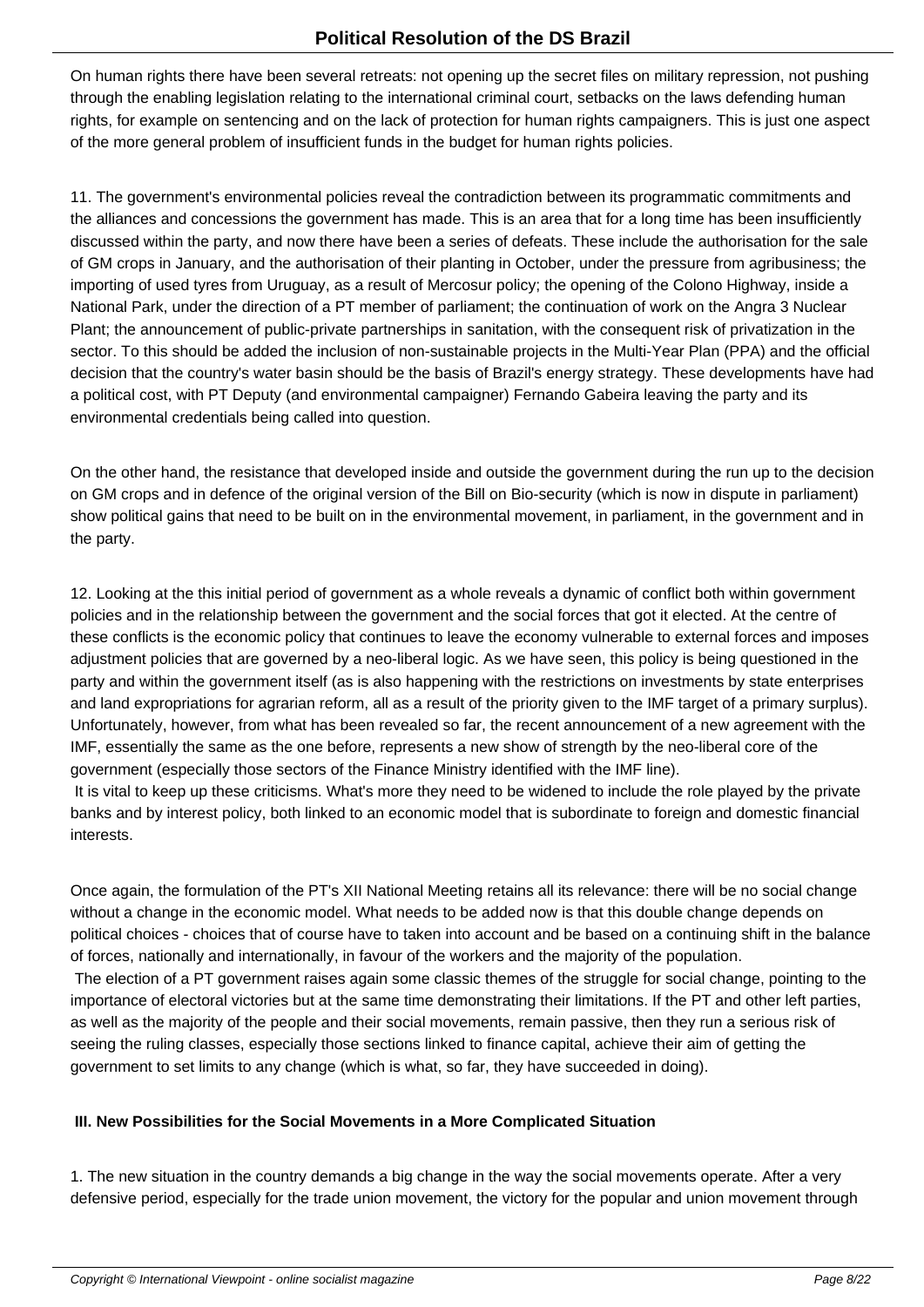the election of Lula opened new possibilities for organization and mobilization.

2. It is true that the economic and social conditions that gave rise to the defensive phase, especially unemployment, continue and have even grown deeper. But the political conditions are different. This includes the rise of the anti-globalisation movement, which is giving an international dimension to the various actions of the movements. On the other hand, the fact the Lula government is defending and implementing important policy positions that clash with the aspirations of the social movements, makes the situation as a whole more complicated. A phase of expectations in the government is giving way to another, involving criticism of the government's policies and the organisation of joint actions to put pressure on the government and to dispute the direction it is taking.

3. The recent establishment of the Co-ordination of Social Movements is an important step in this direction. It was created with the aim of uniting the various movements based on an understanding that only popular mobilisation can ensure gains for the working class. Most of the movements taking part had already worked together in the campaign against the Free Trade Area of the Americas. This meant that from the beginning there was a large measure of agreement on a critical view of the Lula government's economic policy. In the discussion on what joint action to take, it was decided to begin with a campaign for jobs, on the grounds that this struggle at the moment offered the best possibilities for mobilisation and unity. The platform adopted expresses a broad view of the fight for jobs, including agrarian reform, national sovereignty and recovering the social role of the state, among other aspects.

4. An important process of politicisation of the social movements is underway and should be reinforced. It centres on the relationship of these movements with the government. One of our main tasks is to help develop this process so that the social movements assert themselves as key players in the dispute over the direction taken by society and by the government.

5. It is important that we integrate into this overall perspective the specific contributions we have developed in the social movements.

# **IV. Develop a Platform of Struggle for a Change of Direction**

As well as strengthening the united political intervention of the social movements, it is important for us to help develop a broader platform of programmatic dispute in society and push for a change in the direction taken by the government. This should deepen the interchange between the discussion of alternatives within the PT and the government, and the processes developing in the social movements, so that the two reinforce each other and come together to contribute to a socialist renewal of the programmatic identity of the popular and democratic movement as a whole, and to a change in the direction taken by the Lula government.

In seeking to make these connections, we highlight the following aspects.

1. Popular participation in political decisions is decisive for asserting a government of the left.

The huge expectations raised by the election of Lula should be converted into the promotion and implementation of participatory democracy as a way of governing and into a constructive relationship with the social movements. At the same time the PT should have both a commitment to the government and autonomy from it, as well an ability to intervene in social struggles. This is the best defence of the popular and democratic project of the Lula government. It is an alternative to traditional ways of governing, based on the support of alliances that end up pushing you away from a programme of change and shielding the administration from the action of the masses. The encouragement of participation and radically democratic control are some of the aspects that most sharply differentiate conservatives from progressives. Of course this approach does not exclude particular agreements in parliament and at an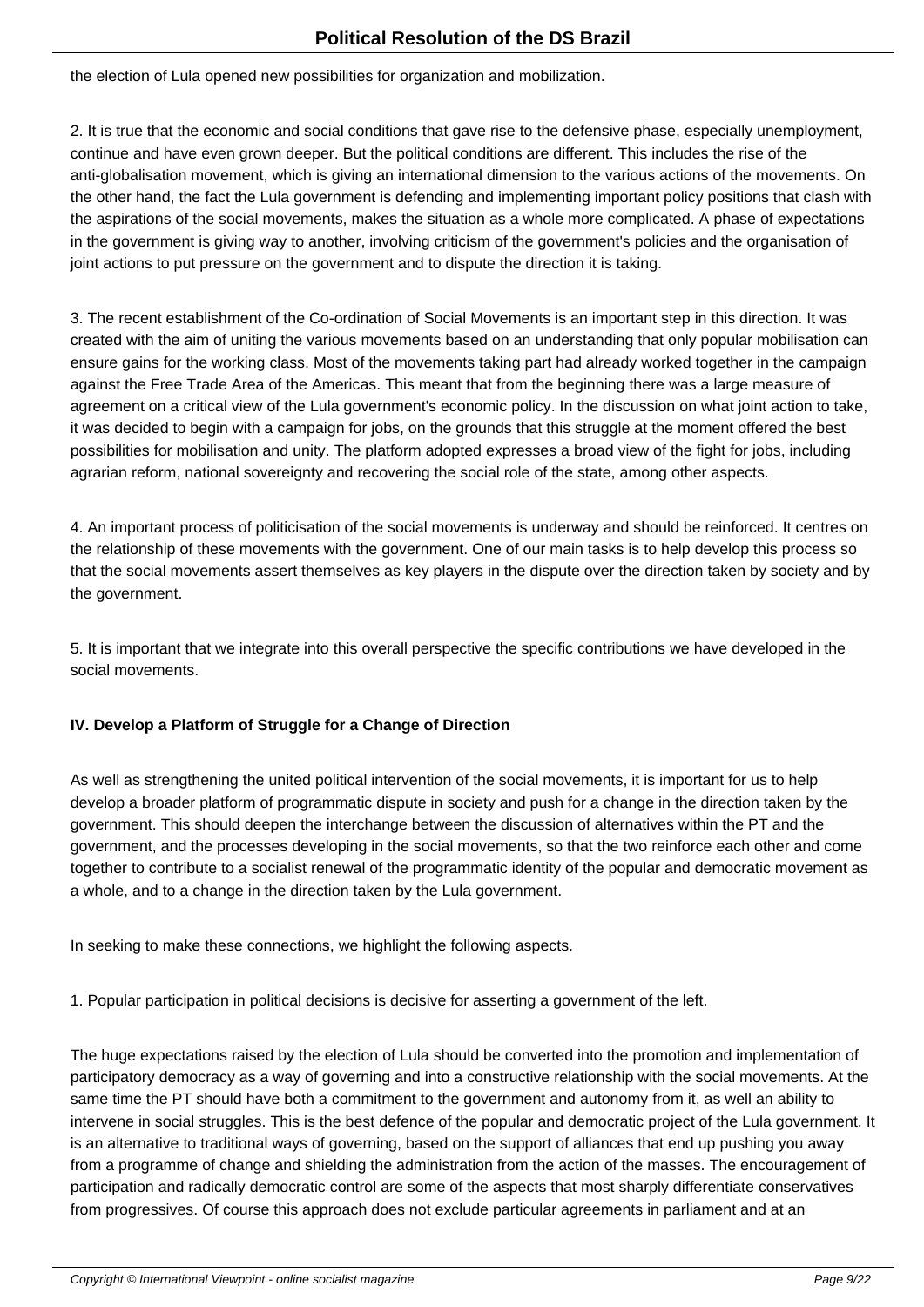institutional level, but it subordinates such initiatives to the broader process of popular participation and to building social legitimacy and political hegemony for the programme of change.

Participatory democracy is a central part of the Guidelines for a Governmental Programme agreed by the PT at its XII National Meeting in Recife at the end of 2001.

"Participatory management of public affairs - one of the hallmarks of our local and regional governments - should play a key role in reshaping the relationship between the Brazilian state and society, including at national level. The development of new democratic public spheres, directed towards public co-management and power-sharing, towards a combination of representative democracy with participatory democracy, will also be a crucial factor in combating corruption, promoting rights and encouraging the participation of the majority of society who are currently excluded from almost all decision-making processes. It will open up not only space for state and society to debate and decide, but also a battle to displace the culture of political influence-peddling and the values of neo-liberalism."

However, this approach to democracy was watered down in the Government Programme finalized by the National Directorate in July 2002 (whereas in the Guidelines one of the headings was âEurosÜThe Question of Democracy', this disappeared in the Government Programme). It's not that the idea was âEurosÜrevoked'. It was reaffirmed in various meetings and is one of the main innovations of the PT's local governments. It reappears as a central concern of the Multi-Year Plan presented by the government for discussion in society. We must not allow the most generous enthusiasm that people felt when Lula and the left won the elections, to be squandered.

# **In defence of a National Participatory Budget (PB-BR)**

a) An open, direct debate with the Brazilian people over the federal budget - a national participatory budget - is one of the key steps for advancing a democratic revolution in the country and developing an alternative model of development. The federal budget is one of the most important ways of revealing the relationship between the state and society, and the political choices available in terms of fair taxation and spending, and even the country's subordination to foreign interests. It reveals, for example, who contributes to the public purse, how most of the budget is committed to paying interest and capital on the public debt, severely restricting what is available for social spending; and also the effect of imposing the primary surplus contained in the agreements with the International Monetary Fund.

The experience of the participatory budget (PB), introduced and developed over the last 15 years in Porto Alegre and extended for 4 years in the Democratic and Popular Government of Rio Grande do Sul, as well as local experiences throughout Brazil, like for example Belo Horizonte, Sao Paulo, Campinas and Recife, has shown that this is a strategic instrument for participatory management and planning, for distributing the public purse and building active citizenship. As such it has become a point of reference in Brazil and internationally. The experience of implementing the PB at state level, during the administration of Olivio Dutra as governor of Rio Grande do Sul state (1999-2002), has debunked the argument of those on the right, and those who favour centralised control, that the PB was only possible at municipal level. On the contrary, the experience at state level hugely increased the financial resources potentially available, both from within the budget itself and from external sources. The larger scale also gave the PB increased legal powers to act on social policies affecting the whole state, which it could not do at municipal level. The characteristics are even more accentuated at national level.

b) Over the years the PB process has established a series of concepts (of participatory democracy, social processes - participation, organization and co-management), universal principles and a methodology that should be taken into account when it is implemented and developed across the country.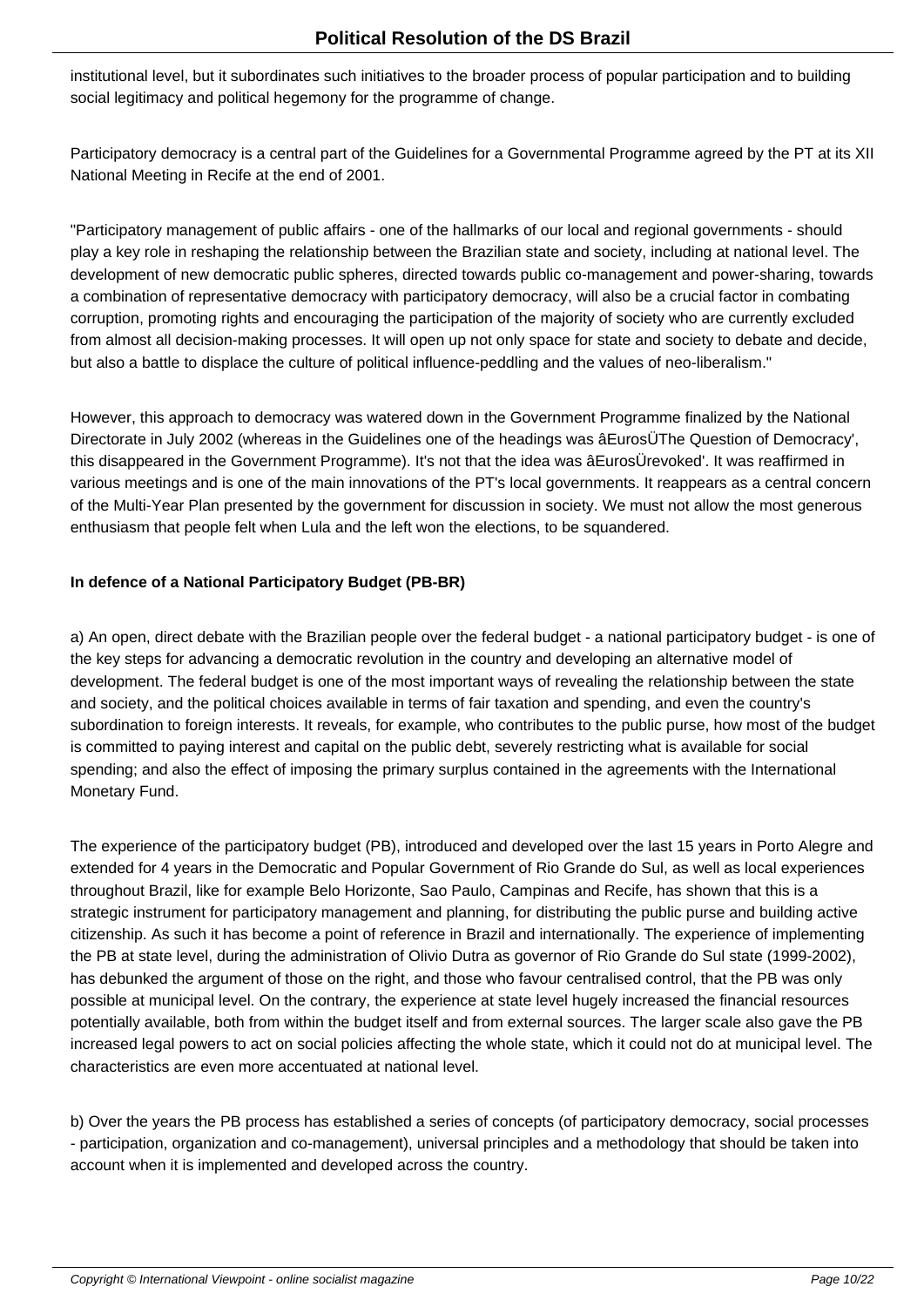One of the fundamental principles is to ensure free, direct and universal participation for all citizens. This requires a methodology of direct democracy and participatory planning that guarantees that citizens take part in the PB assemblies with decision-making power.

Another principle is the self-regulation of the Participatory Budget process, carried out by the participants themselves. The Brazilian constitution stipulates that public budgets are laws drawn up the executive arm. Thus the elected government has the right to draw up a proposed budget and then send it to the legislature. Therefore implementing the PB does not require any specific law, only the political will of the government elected through representative democracy. On the other hand the Legislative Power does retains all its prerogatives, turning into law the budget proposal which the executive has elaborated with popular participation. This principle of self-regulation has the advantage of allowing the PB participants every year to make a critical balance sheet of the concrete experience and introduce innovations in the regulations that govern the method both of direct democracy and of participatory planning.

The discussion of all the budget and public policies is also an important principle that needs to be observed. You cannot separate a part of the budget for discussion with the community, because you need a vision of the whole thing to be able to make decisions. It is necessary to open up the budget in its entirety, including personnel costs, public debt, basic services, investments and related activities, development projects, as well as the extra-budgetary financial resources available through the state banks. In this way the population gradually takes charge of public spending and policies, creating the conditions for their effective participation in the public administration as a whole. The government should also make all the facts relating to income and spending available to the population, and explain the technical aspects so that the population can really be in a position to analyse, decide and control the public budget.

Lastly, it is necessary to include the principle government accountability in relation to everything decided in the Participatory Budget. For the PB to be a process of popular participation with decision-making power and control by society over the execution of the budget, the decisions taken by the population and the government need to be documented and published so that they are available to everyone. Therefore all the decisions of the PB need to be published in a document called the Investment and Services Plan.

c) On the basis of the experience of the PB so far in creating and developing mechanisms of direct democracy and participatory planning we can pose a number of issues for the implementation of a Participatory Budget at national level - the PB-BR.

Þ The first question is to be answered is whether the participatory budget at national or federal level is viable? The answer is yes. Because its legal powers to implement policies of social and economic development will be greater, and so will the financial resources available.

 The second question, given the budget allocations for investments and related services, as well as the credit Þ available from the National Development Bank, the Bank of Brazil and the Federal Savings Bank, is the need to draw up a list of the kinds of social and economic development programmes and public works and services that could be discussed and decided by the whole population of Brazil in the Brazilian Participatory Budget (PB-BR). These programmes would have to meet the technical and legal criteria that would allow them to be implemented either directly by the federal government or in partnership with the state and municipal governments, under the control of PB-BR delegates and the various thematic and sectoral councils.

 The third issue is to improve the federal pact between central and local administrations and combat regional inequalities. In this national-level PB, we would have, in addition to a direct relationship with the population, other political agents like the state and municipal administrations. This should strengthen the federal pact. It would allow the federal government's own funding for development policies, public works and services, as well as those it carries out in partnership with local and regional governments, to be submitted to the scrutiny of popular participation in the participatory budget. At the same time they would be subject to the PB's objective criteria for a fairer redistribution of resources between the different regions, states and municipalities of the country.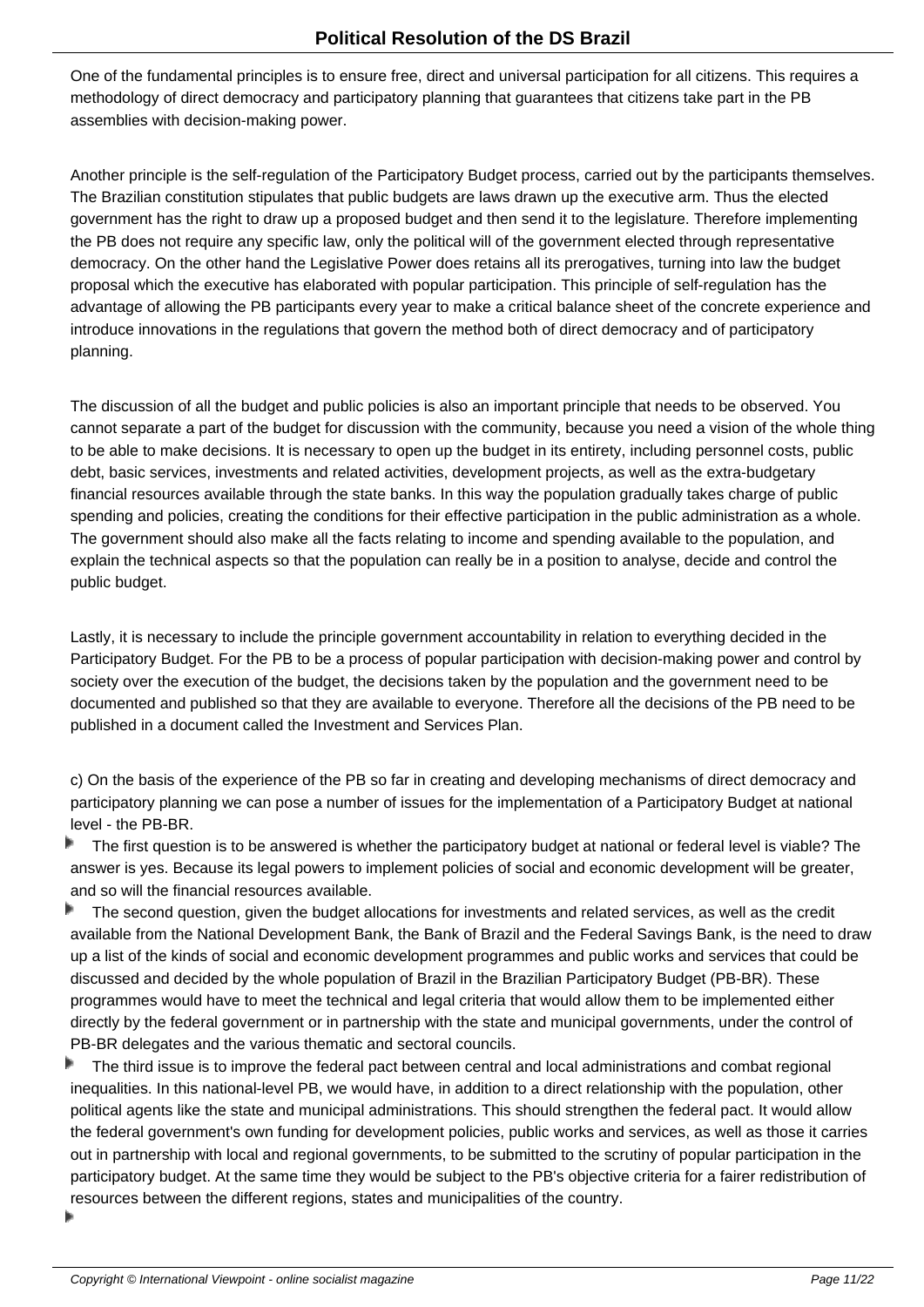A fourth question would be guaranteeing direct participation by citizens across Brazil, in every state, region and municipality, in public PB assemblies with full decision-making powers. We already have the methodology of direct democracy and participatory planning to do this. We also have the software to collect and collate the priorities decided by the population, which we used at state level in Rio Grande do Sul. These can be the starting point for a Brazil-wide participatory budget (PB-BR).

 The fifth question is how to organise and mobilise people for these public assemblies of the PB-BR. In Þ co-ordination with the federal government, the social movements and other organisations of civil society, as well as states and municipalities, would take responsibility for publicising and mobilising for and organising the infrastructure of these assemblies. This would give the PB-BR greater autonomy from the state from the outset.

Þ Lastly, it is necessary to draw up a proposed rule-book to begin the PB-BR process, with objective criteria for distributing resources between the country's regions, states and municipalities, a method of planning for the choice of priority themes and programmes, a system of proportional representation for PB delegates and councillors, as well as a clear outline of the stages of the PB-BR process. All this requires the setting up of a government working group with the participation of society, to deal with all the questions posed in drawing up a project for the Brazil-wide participatory budget.

#### 2. Alternative economic policies

There is an alternative strategy, which can be summed up in terms of the critical contributions of various economists linked to the PT and the left, and which also corresponds to ideas contained in both the Guidelines text of the 2001 Meeting and the Governmental Programme. This vision also corresponds, in part, to the Strategic Orientation of the Multi-Year Plan (PPA), put out by the government for discussion since June, which conflicts with the policies of the Finance Ministry and the Central Bank (although the PPA has less real weight than the concrete measures of economic policy adopted by the Finance Ministry and the Central Bank).

a) The most immediate problem for the Brazilian economy is its external vulnerability, the sharpest expression of the country's economic dependence. Therefore this must be tackled first, and this cannot be done by seeking "to win confidence" through greater fiscal adjustment, because this in fact means leaving the economy hanging on the interests and whims of the financial markets. Confronting this external vulnerability has at least three aspects: introducing controls on capital movements; keeping control over the fluctuations in exchange rates, avoiding an over-valuation of the currency, the âEurosÜreal', and thereby ensuring a solid trade surplus; increasing currency reserves.

b) Confronting this external vulnerability means not trusting in foreign capital to promote the country's development. In other words, the axis of development must be domestic. One condition for this is restoring national autonomy in deciding development policies and, therefore, not renewing the agreement with the IMF. This aspect is all the more important when the world economy is facing a period of recession or stagnation.

c) Sustained reduction of interest rates is a central theme of an alternative economic policy. One condition for this is developing broader approaches to controlling inflation, which are less dependent on reducing aggregate demand (which is what keeping interest rates high seeks to do). In the way the Central Bank could be guided by the need for development and jobs, and not just by the fight against inflation.

d) The approach based on giving priority to the so-called primary surplus (the resources devoted to paying interest on the public debt) and the means of calculating this must be questioned, because they imply giving greater importance to the financial debt than to the social debt and all the country's needs. They also have a strong bias against public investment. Even if we accept the aim of preventing the public debt from growing as a proportion of GDP, this could be achieved by paying less interest, if interest rates were lower and economic growth higher. Paying less in interest would allow more public investment, which is necessary to achieve a prolonged cycle of economic growth and also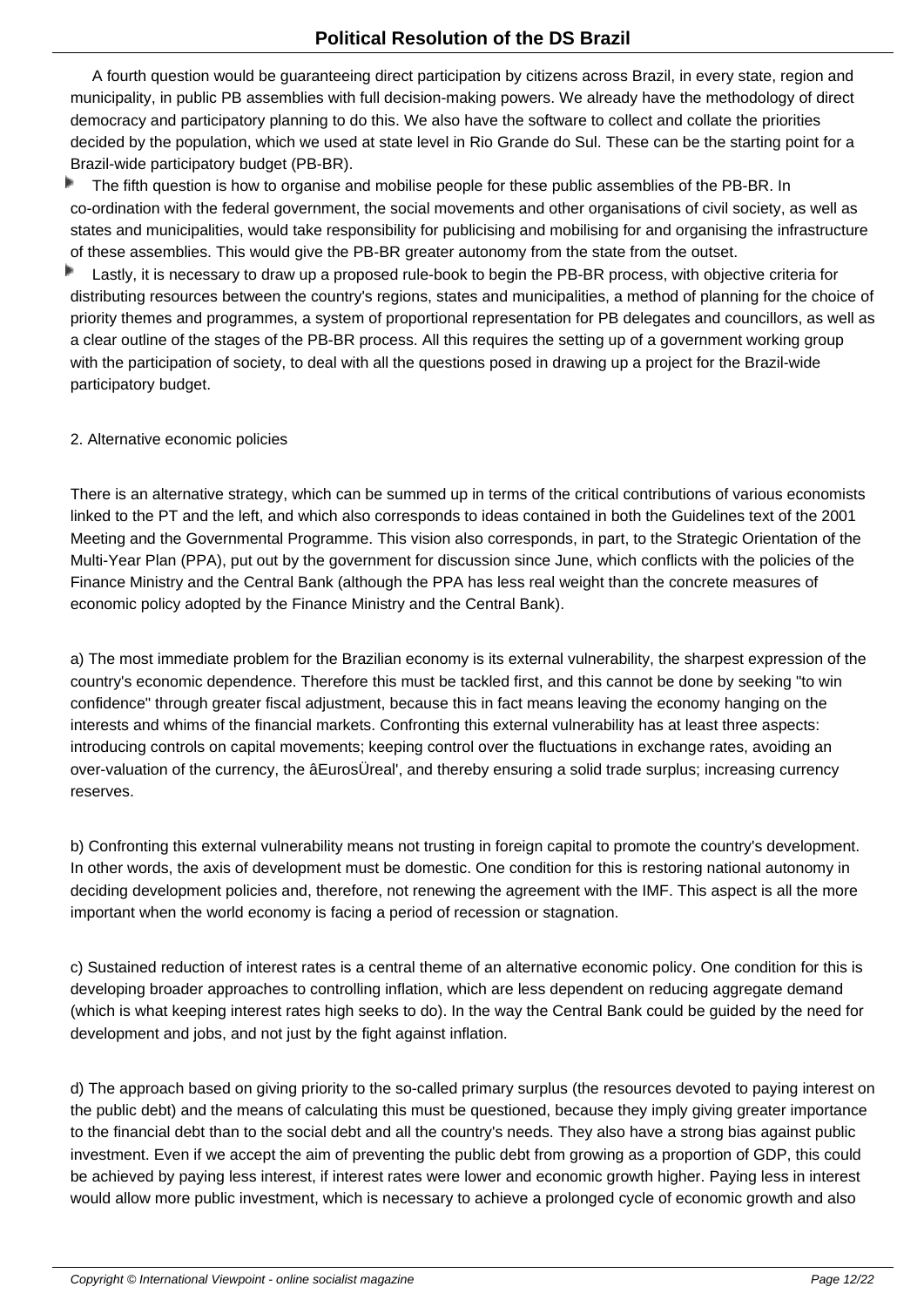greater social spending.

e) On the other hand, there is no reason not to tackle the question of public debt, foreign and domestic, more directly. As far as the foreign debt is concerned, its legitimacy is questionable and we need to carry out an audit on which to base future negotiations, and to impose a moratorium, as proposed by Celso Furtado. As far as the domestic public debt is concerned, we also need a renegotiation. At a time when almost the entire Brazilian population is being asked to make sacrifices in different ways, it is unacceptable that the banks and holders of financial assets in general, who have benefited so much from the current economic policies, should fail to make their contribution.

f) Lower interest rates and more public investment should produce sustained, higher growth. As we have seen, this makes unnecessary the high primary surpluses sought so far. This is exactly what the Government Programme of the âEurosÜLula for President' Coalition referred to as, "escaping the trap of the fiscal anchor and shifting to the motor of development". The other important initiative connected with this will be taking up again the role of the state in co-ordinating and stimulating development.

g) Greater economic growth will permit a reduction in unemployment, which should be reinforced with specific policies, like the reduction in working hours without loss of pay and an increase in workers' wages. This, therefore, is the key to reducing poverty and social inequalities. It should be combined with a greater emphasis on development through expanding the domestic market, which is a long-standing PT proposal (repeated in fact in the Strategic Orientation of the Multi-Year Plan (PPA) - 2004-2007). In other words: we need to emphasise that we want a national development project, as we have so often stated.

h) A national development project is not counter-posed to extending relations with the countries of Latin America and others in a similar situation to Brazil. This aspect of the Lula government's foreign policy is important and should be reinforced. On the other hand, any development is opposed to the FTAA (Free Trade Area of the Americas). In the terms proposed by the United States, this is a project for annexation and would seriously compromise national sovereignty. This is the position the PT repeated in the election campaign and it should continue to guide our approach.

i) Defining a national (and Latin American) development project also implies creating mechanisms of democratic control over the decisions of the Central Bank. The plan to give it greater autonomy should be emphatically rejected; in fact, it already has too much autonomy. Similarly, tackling the problem of the regulatory bodies, which have "subcontracted the administration", should also include creating mechanisms of social control. We should also emphasise the fight against the privatisation of the regional state banks, as stipulated in the fourth revision of the agreement with the IMF (in August 2003).

j) In the process of implementing this national project, it will be necessary to try to develop elements that will be part of building a socialist alternative. In this sense, agrarian reform, the strengthening polices to encourage alternative economic initiatives (the Economy of Solidarity ) and extending workers' rights within big companies, amongst other measures, should be a priority.

3. Agrarian Reform and a new agricultural model as conditions for a popular, democratic development project

The fight for agrarian reform, because of its importance and urgency, is a central task for the Brazilian left. Rural workers, their movements and organisations, are part of the strategic alliance of social forces committed to transforming the country. The tradition of the left, and even of the Fourth International, has subordinated the peasantry to the workers' vanguard in the struggle for socialism. The experience of Latin American countries and even recent Brazilian experience redefines the place of traditional rural communities, family farmers and peasants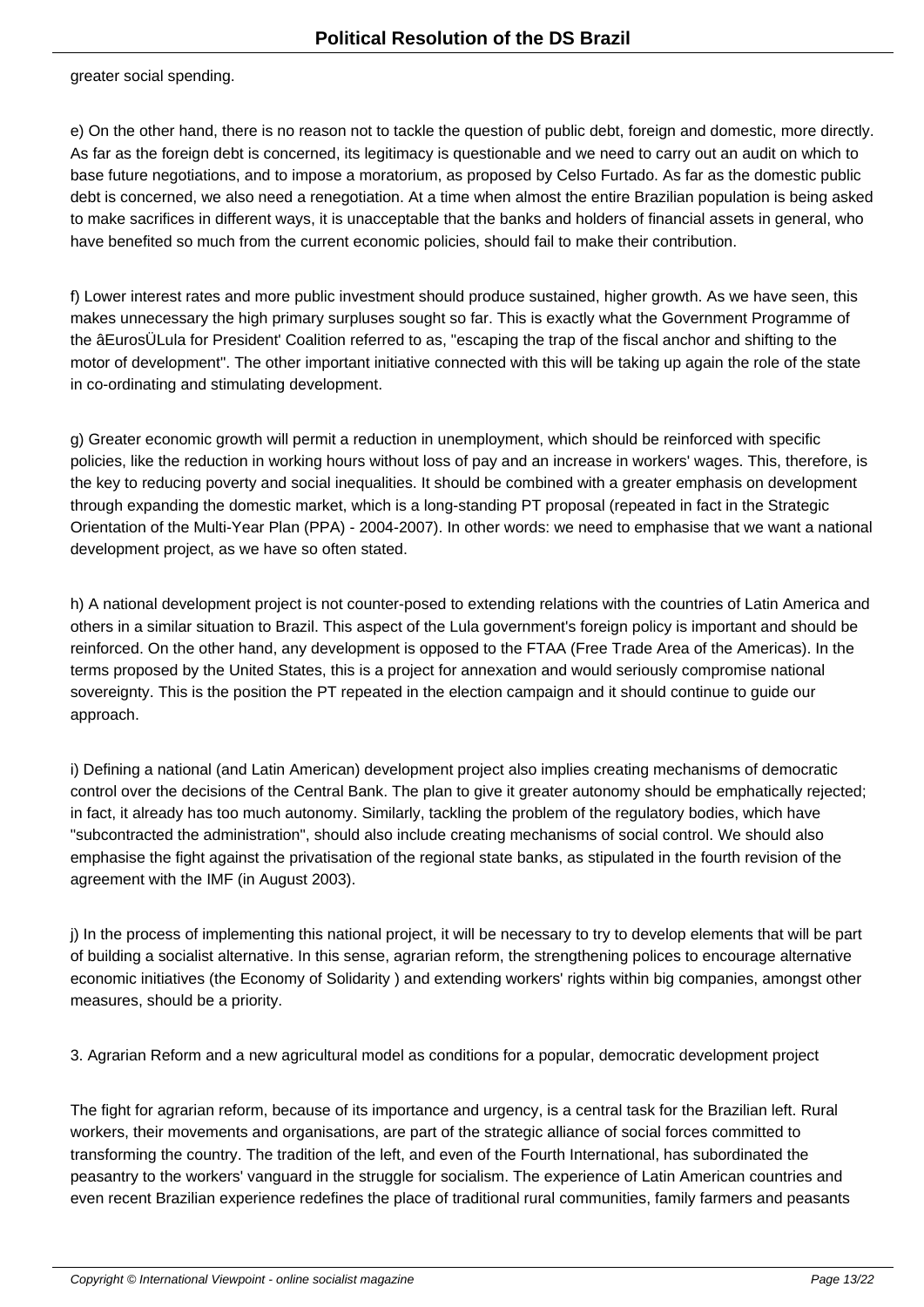and puts a new value on their political participation.

The agrarian question is a contemporary question that is still unresolved from the point of view of popular interests. Family farms do not have access to credit when and how they need it; the absence of guaranteed minimum prices, technical assistance and know-how appropriate to their needs, as well as agricultural insurance, leads them into debt and the loss of their small-holdings.

Even despite these difficulties, family agriculture and land settlements account for the majority of rural jobs and for the production of the majority of the goods that make up the basic consumption of the Brazilian population, as well as a significant proportion of those that go for further processing. Large-scale, cash-crop production for export plays an important part in Brazil's trade balance, but it doesn't create proper jobs in sufficient quantities and it produces a very unequal struggle for access to the best land, and to the public resources available for rural credit. Re-branded as âEurosÜagribusiness' it is held up as the saviour of the Brazilian economy, as a modern, professional sector that creates wealth, as an example of the âEurosÜproductive countryside', in contrast to the landless, who supposedly produce only violence and insecurity and are a symbol of backwardness.

The worsening social, economic and environmental problems in the countryside show the need for a new agricultural model. This must include deep changes in the structure of land ownership and in the programmes of support available to family farms and the land reform settlements for production and marketing. The Family Agriculture Harvest Plan recently presented by the federal government is one important measure, aiming to strengthen a sector that could come to play an even more central role in Brazilian agriculture.

Tackling the agrarian question, and integrating it into a development project based on the domestic market, therefore needs the implementation of large-scale land reform of a new kind. This will promote the democratisation of access to the land, of power and of income, the universal extension of basic rights to an important part of the population that lives and works in the Brazilian countryside, more balanced occupation of territory and environmental protection, as well as playing a key role in ensuring food sovereignty and stimulating regional economies.

Fighting for land reform is also part of the wider dispute with the legacy of neo-liberalism and with the most conservative sections of Brazilian society. The agrarian counter-reform carried out by FHC sought to criminalize and delegitimize the movements, and run down the settlements by locating them in isolated areas with no support for production or marketing. They wanted to associate the struggle for land with backwardness, violence and a supposed threat to "productive agriculture". And they sought to distort the economic and social need for a profound change in the structure of land ownership by introducing policies and programmes for access to the land through the market place.

The challenge for the Brazilian left, therefore, is to put the theme of land reform back on the country's political agenda in a central and positive way, giving fresh weight to its ideological, economic and social dimensions, as part of a national development project. This active commitment to land reform implies a broad and militant expression of solidarity with the MST, Contag and the other movements that play a democratic and civilising role, in order to develop the social pressure needed to confront the reaction of the big landowners and their militias, who are the real symbols of backwardness and sources of violence.

The National Agrarian Reform Plan begins a new phase of federal government action on this question. It is the expression of an approach cemented in dialogue with the various movements and bodies that share a commitment to change the Brazilian countryside into a zone of peace, democracy, production and quality of life.

The targets put forward express the big challenge of combining quantity and quality, shaping the different tools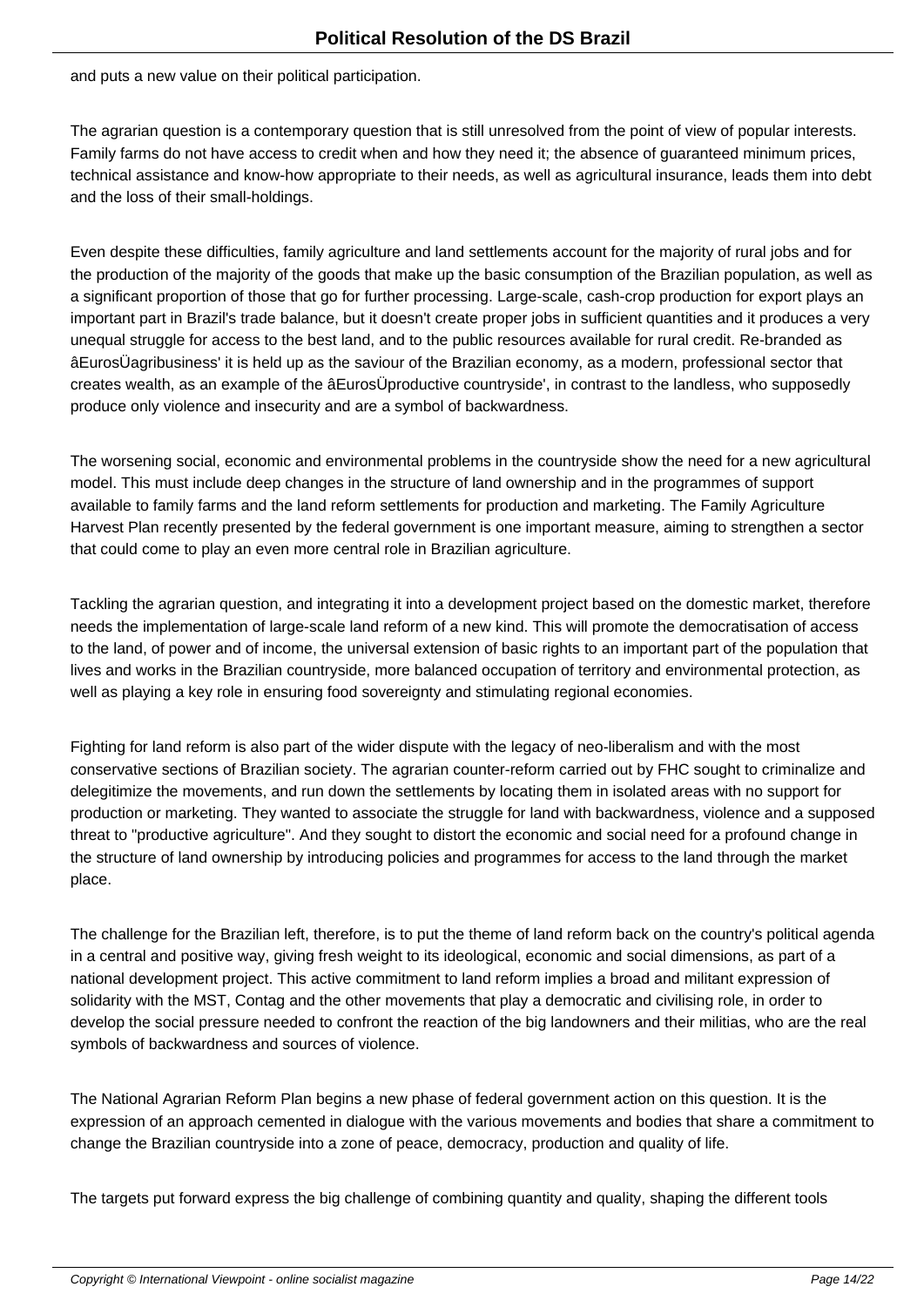available to meet the needs of a variety of audiences and regional specificities. They involve settling more families in four years than in the whole of the previous government and resolving the social, environmental and production debts of the existing settlements. They also include creating conditions for the country to regain control of its own territory through a new, geographically precise land register, measures to reorganise agrarian holdings through land credit, and encouraging stability by giving title deeds to small land squats. What's more they aim to overcome gender inequalities with specific policies; they recognise the rights of traditional rural communities, giving deeds to the areas occupied by old maroon communites ("quilombos", the communities set up by escaped slaves) and re-locating the non-Indian inhabitants of indigenous areas; and they also guarantee resettlement for the rural populations affected by dams and give support to riverside communities.

In the new model of agrarian reform, the priorities are geographical concentration, economic viability, integrated production and environmental sustainability, incorporating each settlement into a project of regional development. On the ground, the agrarian reform settlements will be integrated with family farms and traditional rural communities through shared structures for marketing and industrial processing, laying the foundations for a new agricultural model.

It is worth pointing out the importance of the fact that this Plan was presented to the different movements involved in the March for Agrarian Reform. This recognises that the unity of the peasantry, expressed in an unprecedented way in that March, and the ability of these social fighters to organise and mobilise, are fundamental conditions for the Agrarian Reform to be part of a project of social transformation.

4. The government's international agenda and the new social internationalism

Lula's election in 2002 was part of a broad process of ever-greater rejection of the neo-liberal agenda in different parts of the world. There is a clear loss of legitimacy on the part of the multilateral bodies - led by the imperialist countries - that are charged with imposing the neo-liberal world order, such as the IMF, the World Bank and the WTO.

The most important reference point for the beginning of this process was the demonstrations against the WTO in Seattle in November 1999. These saw a coming together, in the streets, of a variety of social sectors and movements with very different political cultures,of activists from different political generations, of representatives from social organisations of the entire world who joined in mobilising against the international, neo-liberal order.

Seattle put an end to the frustrating process of the previous two decades, when civil society bodies took part in a series of UN social conferences, whose promises remained just that, with social organisations queuing up to legitimise the same old bureaucratic procedures. It was the legitimacy of those who took to the streets, however, that allowed the World Social Forum to be launched in Porto Alegre in 2001, seeking alternatives to the neo-liberal order and, later, to North American militarism.

If Lula's victory was the main expression, on an institutional level, of this revolt against the neo-liberal order, the main features of his government's economic policy in its first few months for the most part clashed with the expectations and desires of this very broad, international layer of activists. The sympathy felt for the Brazilian government among large sections of the population in various countries, could give the Lula government more power to intervene on the international political stage. But a growing distance between the two would reduce the government more and more to attempted agreements with, and effective subordination to, the conservative governments that still dominate the great majority of countries with real international weight.

The World Social Forum is a very important political space to exchange ideas and experience with the different social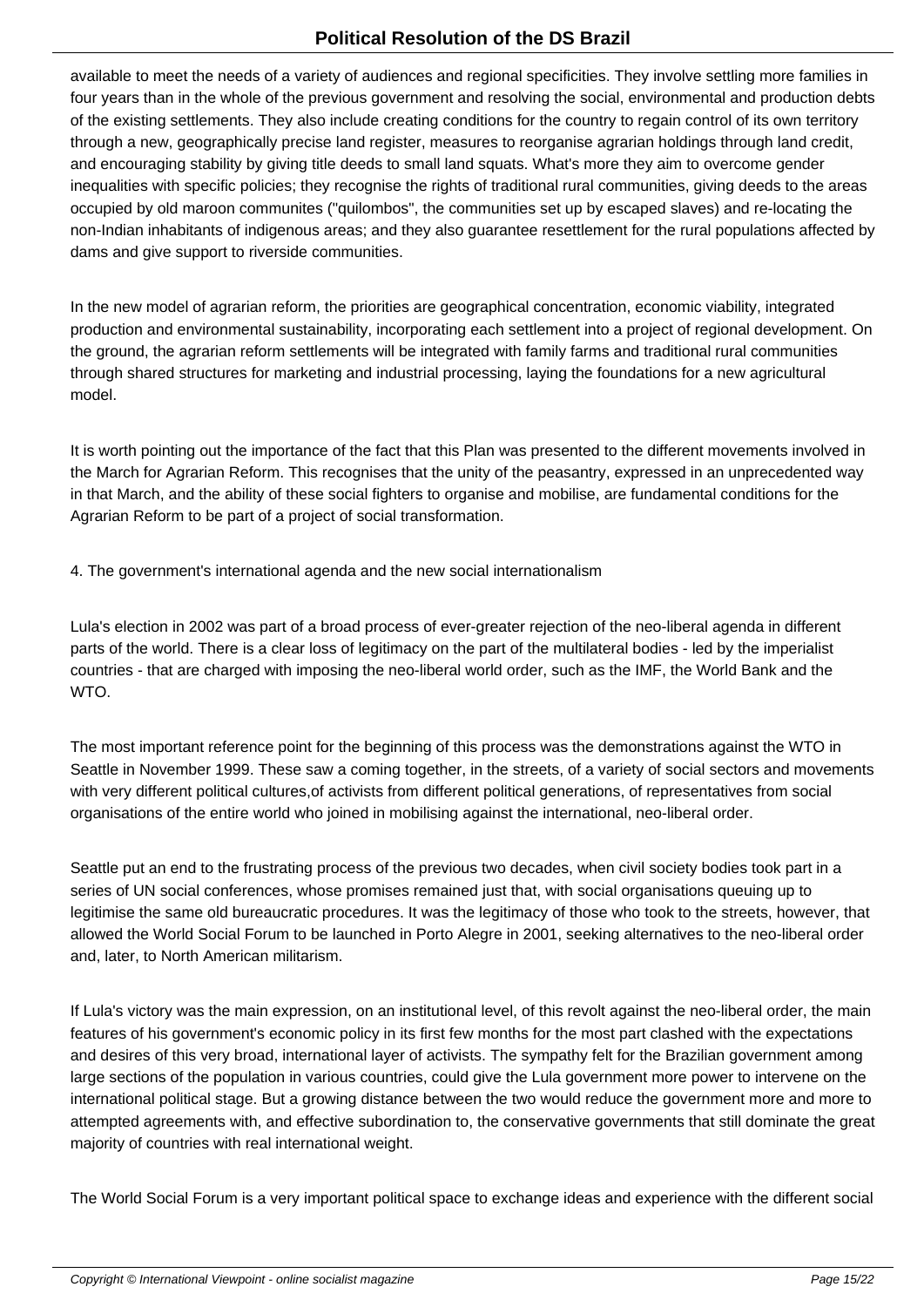sectors opposed to neo-liberalism. The WSF has proven more and more effective as an international space for dialogue and convergence between the social movements and left alternatives. Rooting the WSF in the social movements is a permanent challenge for us in Brazil, as we take part in the Fourth WSF in India and prepare the Fifth WSF, which should be held in Porto Alegre in 2005.

The World Women's March (WWM) is the most important international feminist initiative with an anti-capitalist perspective. It seeks to link the struggle against social inequalities with the struggle against patriarchy and machismo. The WWM was formed in Brazil and a number of other countries as an alternative to the process of institutionalisation and loss of radical orientation. It sought to revive the idea of women's autonomous organisation and to develop the feminist struggle with a socialist perspective. The WWM has succeeded in working for a feminist intervention without recreating the dichotomy between general and specific struggles. In Brazil it has a powerful organisation that works alongside other movements and internationalist campaigns and, at the moment, is building a campaign around the minimum wage.

The designation of 2004 as International Year of the Struggle against Slavery is another opportunity to strengthen policies against racism, both in Brazil and internationally, in line with the III Conference against Racism in Durban, South Africa. The struggle for reparations gained greater recognition when it was taken up by the 2nd and 3rd WSFs in Porto Alegre. The black movement built up a mobilization that achieved the condemnation of slavery and racism as crimes against humanity. This should be taken further by linking up the anti-racist movements across the world.

Another central aspect of this convergence of social movements across the world is the participation of youth in movements led by youth. The holding of the International Youth Camps during the WSFs has made an important contribution to the growth of this participation and to the consolidation of a new internationalism. The mobilisations against the international financial institutions (WTO, IMF, World Bank) and against wars has advanced an anti-capitalist consciousness and given a new radical character to actions against the system. In Brazil, this internationalist and anti-capitalist understanding needs to be incorporated into the student and cultural movements, the movements of young feminists and for freedom of sexual orientation, and through their participation in the committees against the FTAA.

The International Social Movements Network is today the point of contact between the main militant movements of the world that play a leading part in the WSF process. The Continental Campaign Against the FTAA and the Continental Social Alliance focus on a key point of the international situation: the struggle to prevent approval of this treaty and seek alternative forms of integration based on the interests of the people. Via Campesina is the main co-ordination of rural movements against the domination of agribusiness multinationals and the backbone of the various processes of international mobilization against the WTO. The Co-ordination of Trade Union Centrals of the Southern Cone brings together the most important union movements of the region covered by Mercosur and has taken a series of initiatives aimed at defending the rights of the workers and peoples of the region in the application of this treaty.

We play an active part in these international initiatives, bringing back into the national arena the global dimension of the challenges and connecting our national struggles with the regional and international campaigns. This is the seed of a new internationalism that push forward struggles in the whole world and strengthen the popular initiatives of the Brazilian left.

# 5. Environmental policy

Social and environmental sustainability is indispensable for an approach to development with a socialist perspective. It should be a priority for the Lula government. The dispute over the government's direction must be based on a broad platform, of programmatic dispute in society and for a change in the course taken by the government. In saying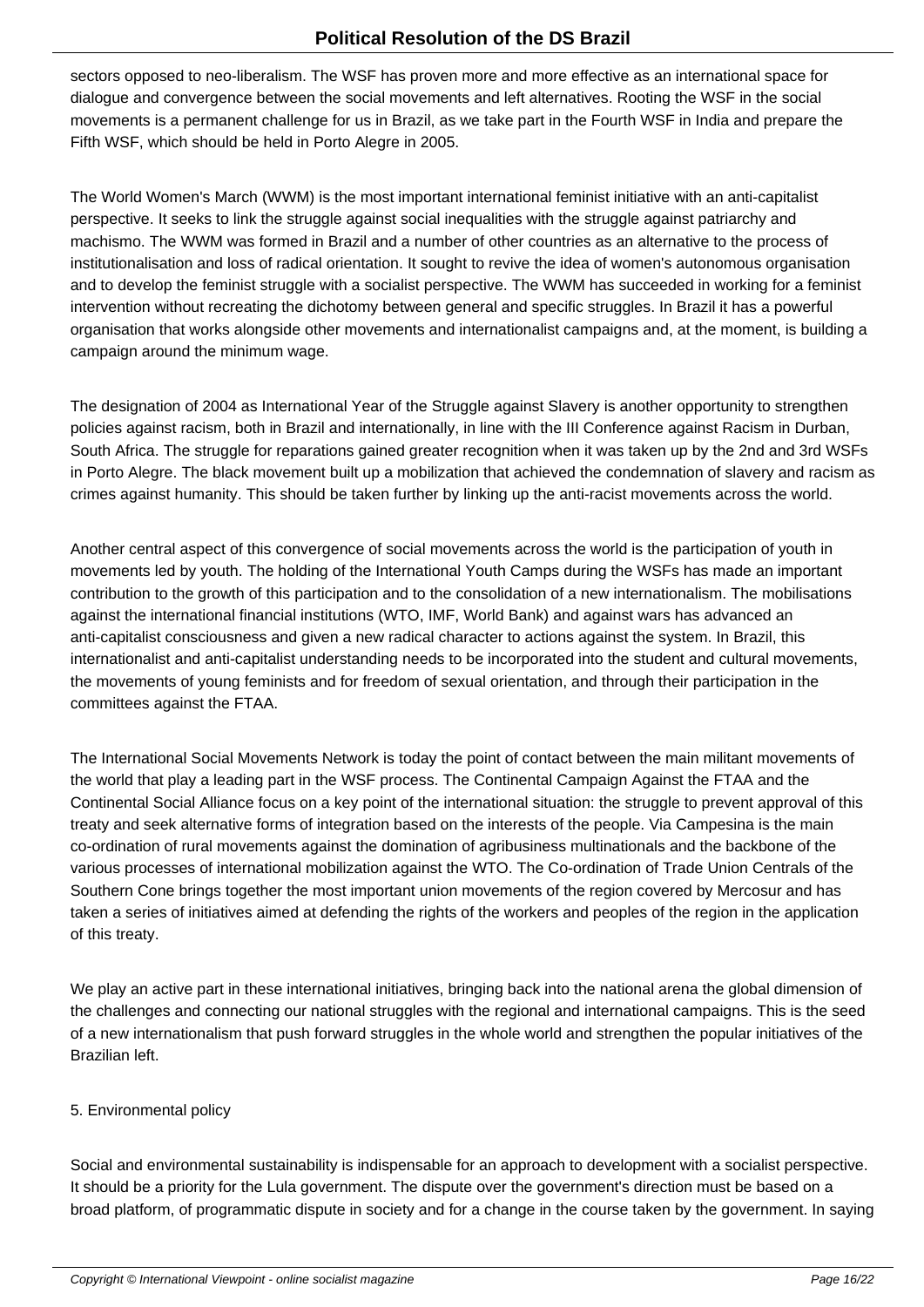this, we have to overcome limitations in understanding programmatic issues that have long proved their strategic importance for the struggle of the working class and the socialist left. We have to overcome the unrealistic tendency to build alternative models that do not take account of new issues posed by the world today, starting with the imperative of environmental sustainability. In fact, without addressing this issue, no proposal for social change can be implemented in depth and permanently.

Thinking through sustainable development and democratically developing a vision of how to set the country on such a course, means, therefore, proposing new forms of production. These need to be combined with ecologically more efficient technologies and a new social and economic dynamic. The latter, unlike the current dynamic, needs to strengthen citizen participation and redistribute wealth and income, so that our natural resources can be used in a fair, egalitarian and ecologically appropriate way.

Among the policies the Lula government must adopt in order to move in this direction, we would emphasise the following:

a) In agrarian reform, it needs to give greater importance to principles of agro-ecology or organic farming, to agricultural production that is suited to its particular environmental context, and to the adoption of the precautionary principle in relation to GMOs;

b) In urban reform, the infrastructure for environmental sanitation;

c) In energy policy, rationalise consumption, increase efficiency of generation, transmission and distribution and stimulate large-scale, competitive development of renewable sources that have less impact on the environment (biomass, solar and wind energy);

d) In regional development, respect regional specificities and encourage urban decentralisation, directing population growth towards the country's small and medium-sized towns and cities;

e) Fight against the privatisation of environmental goods, especially water and biodiversity.

6. Drawing up a national development project must necessarily take account of regional diversity. It must oppose the prevailing economic and social processes that, because of the production systems and social forces on which they are based, profoundly change the original character of diverse regions, especially Amazonia, and block alternative forms of development based on other systems of production and other social structures. We need to put forward a development project that recognises social, cultural, ethnic and ecological diversity and takes these as the starting point for different development processes - a development project that incorporates attempts to radically change the way the state operates contributes to this.

7. Defending a platform of struggle for a change of direction means building a series of campaigns within the PT and in the social movements. Some of these are already up and running - they need to be strengthened. Others need to be launched. These campaigns include: For a Brazil-wide Participatory Budget; For an economic policy that prioritises jobs, wages and a reduced working week without loss of pay; Against the FTAA, for the holding of an official referendum; For increased resources for agrarian reform; Against the legalisation of GM crops; For respect for human rights, for the rights of the indigenous nations; In defence of free, public, university education; For confronting the foreign debt, with an audit, a moratorium and renegotiation; For controls on capital movements; Against favoured treatment of the financial sector, for a renegotiation of the domestic debt.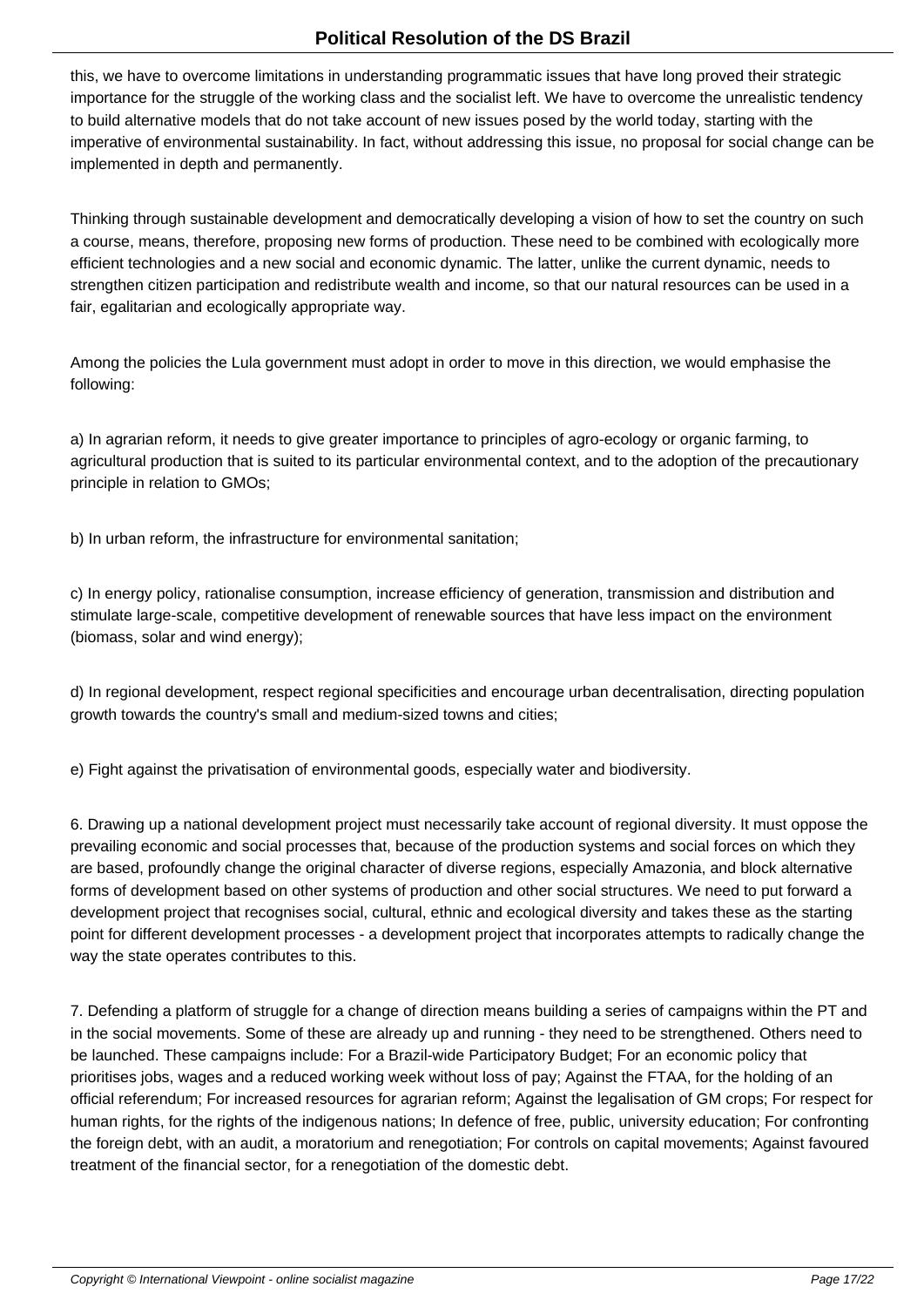#### **V. Approach to Party Building and Perspectives for the PT**

1. Winning election to the federal government opened a new stage in the PT's development. What is at stake is the party's ability to live up to the hopes built up in struggles and in winning the Presidency of the Republic. Which is also to say the party's ability to live up to its own programme for transforming Brazilian society.

 The first phase of the government raised a question mark over this strategic question that defines the PT's possibilities. In fact the choices made by the majority of the leadership have done great damage to the PT's historic gains. Faced with this, as we said before, we seek to develop alternatives that live up to the party's past and its present challenges.

2. Initial dynamics of the party and the government

The composition of the government was decided by the President and those around him, without any discussion by party bodies. Nonetheless the whole of the party was represented. At the same time it also included representatives of parties with opposing social interests.

 After an initial debate in the party over the possibility that the economic policy was transitional, there followed a certain consolidation of this policy, which was widely questioned in the party, among government supporters, more generally in society and also within the government itself.

 The approach to governing that has prevailed leads to conflict with the key bases of support, to alliances that are in contradiction with the government programme and to the absence of any overall process of democratisation with a republican and popular character.

On the other hand, there have been important changes, which are in line with the government programme, in foreign policy, in agrarian reform and in other areas.

This situation has produced a process of questioning and conflict within the party, among its parliamentary group, and in its social base. The relationship between party and government has led to a loss of the party's autonomy and the risk of it losing its programmatic identity. In fact, the PT has operated as a conveyor belt for decisions taken by the government, which are often contrary to the entire tradition of the party and its programme.

Another very negative process developing in the party is the extension of recruitment without any political criteria. Personalities have been brought into the PT who have no connection with socialism or any left tradition. This increases the party's loss of identity.

Important stands in favour of a change of direction by the government have been taken within the party; indeed, the main expressions of this kind have originated in the PT. Similarly, there is growing support for a defence of the party's programme and for it to function as an active, democratic party.

# 3. The question of programme

The national election campaigns that the PT organised in 1989, 1994, 1998 (to a lesser extent) and in 2002 were around a platform and a party programme for transforming Brazil. This programme was drawn up with more or less discussion in the party and adapted to different circumstances, but the idea of a programme is an important point of reference in the party.

For the 2002 campaign, the Guidelines approved at the XII National Meeting in December 2001 and the Programme approved in June 2002 constitute a limited but very important perspective, that outlines the party's view of its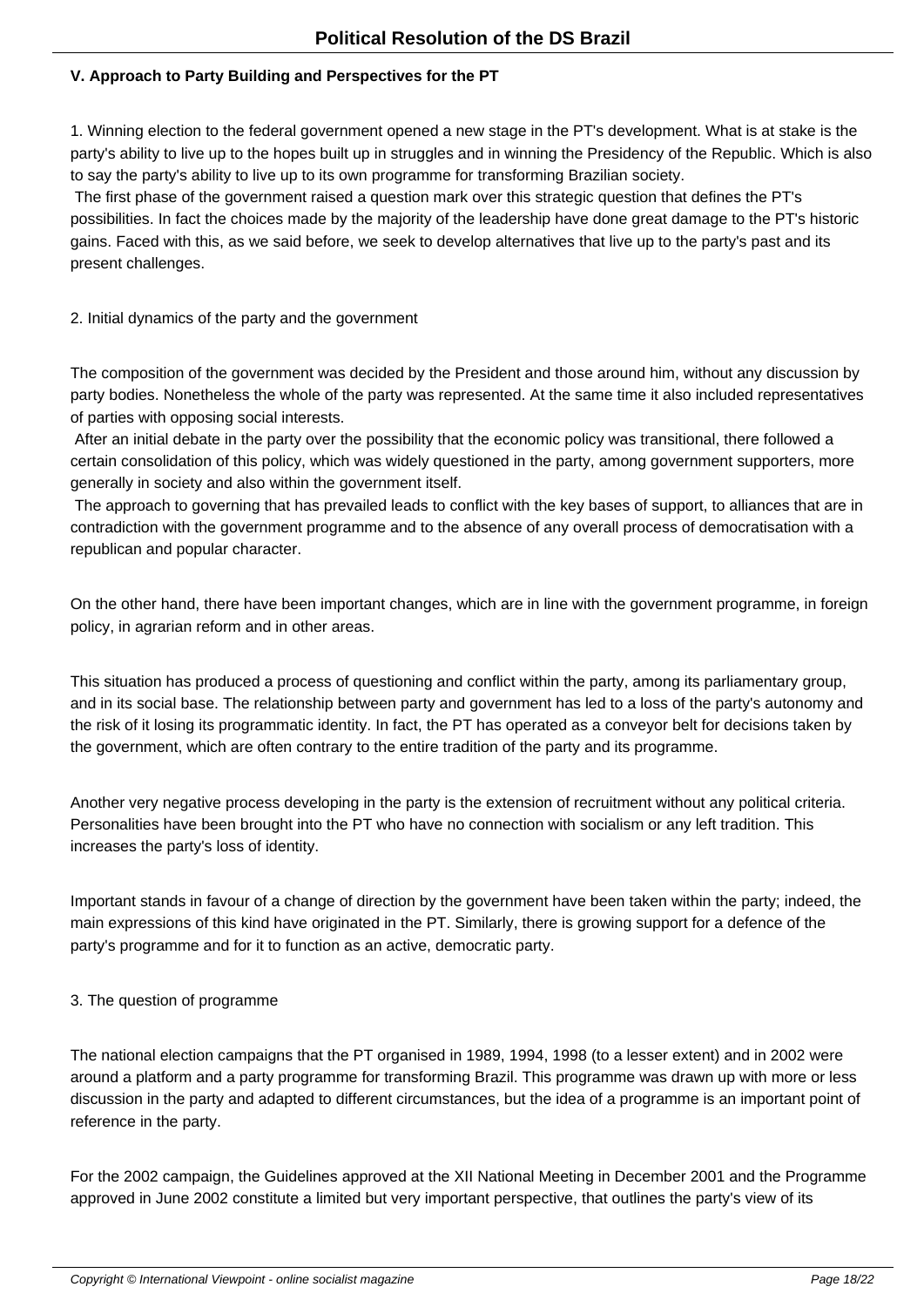proposal for government. Taking this perspective as the starting point for discussion of the direction taken by the government is to reclaim the continuity of the PT's trajectory and the legitimacy of the positions adopted at party conferences.

#### 4. The question of the party's vitality

The founding of the Workers' Party was a result of changes in Brazilian society in the sixties and seventies. The emergence of a new industrial proletariat combined with the convergence of activity by political and social militants who, coming from different traditions, sought to overcome the political abandonment to which decades of populism and Stalinist reformism had condemned the Brazilian working class. The building of the PT and its development over these last two decades has left a mark on the Brazilian Republic. It began to break with centuries of political exclusion of workers. Among large sections of society the demands and actions of the working classes gained legitimacy. The struggles for democratic freedoms advanced. The commitment to popular causes, the resistance to the neo-liberal decade, as well as the public policies carried out by our local governments gave the PT credibility as the main party of the popular classes in Brazil.

The narrowing political horizons of the majority of the party leadership, the increasing adaptation to bourgeois institutions as well as the effects of the new party statutes, should not hide the fact that the PT continues to be the strategic space in which to dispute the building of a popular, democratic, socialist alternative for Brazil. There is energy in the party - that is to say that the government (and the conditions in which it is governing) has not stifled the party's potential. The roots put down by the movement that has built the PT over the last 23 years run deep and spread across the working class and the people. The story of the building of the PT is a story of social, political and cultural disputes in Brazilian society, but it is also a story of internal disputes. There is plenty to indicate that this process continues, including the following factors:

a) The history of the PT and the social classes and sectors that it seeks to represent and that regard themselves as represented by the PT;

b) The fundamental weight of the Brazilian left within the PT;

c) The PT's pluralism, its internal democracy and the right to tendency;

d) The programmatic references developed throughout the party's history.

5. It is therefore not correct, when faced with the question of the party's capacity to live up to the hopes placed in it and to its own programme for changing Brazilian society, to adopt a position of all or nothing - as if the current leadership of the government and the party were a homogeneous expression of the movement as a whole, or as if it expressed the future of the movement. This would be to ignore the contradictions and shifting forces at play. What we do need to do is pose the problems of the leadership of the movement as a whole. As well as criticising the present course, we need to put forward answers that can change this course. The disputes do not only touch our own camp, but society at large and even the camp of international forces.

#### 6. Strategic questions of party building

It is necessary to locate the general problem in terms of the experience of a mass party and the election to government of this party. The dispute occurs within this process because it has to do with a decisive experience of the working class and because we are part of building that.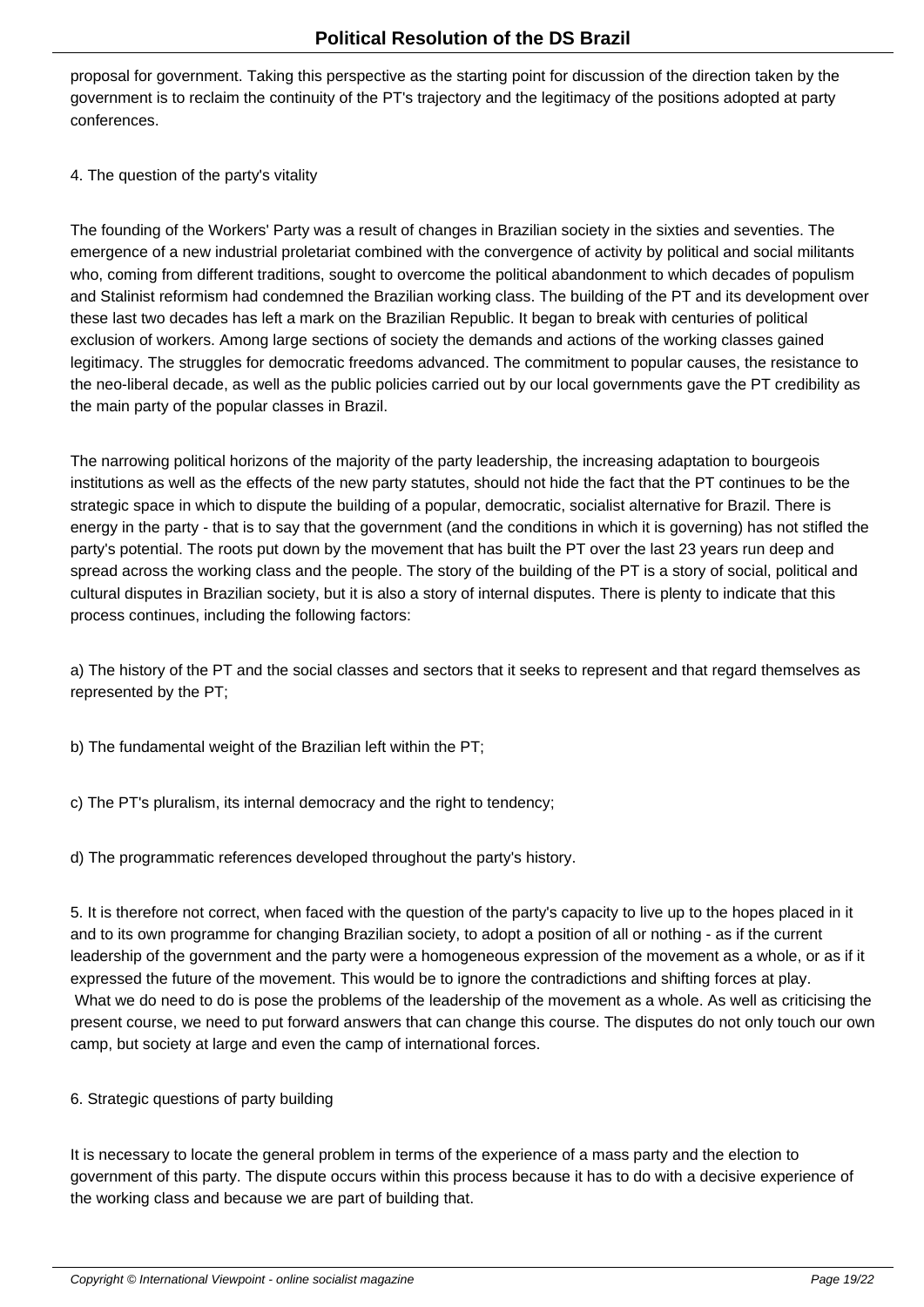This experience has been going through moments of crisis. This will continue for a period whose duration we cannot now foresee. There are other key moments ahead, in relation to both the government and the party (the 2004 elections, re-election of the party leadership and party conferences in 2005).

Throughout the history of the PT we have developed an idea and a real practice of building a mass, democratic and socialist party. Understanding the depth of the current crisis should not distance us from the possibilities of overcoming this on the basis of the PT and the multiple conflicts in society. We need to look critically at what alternatives are emerging outside this framework. It is not the premature exit of little bits of the PT, joining up with PSTU, that would form an alternative. This would not have remotely the same significance as the PT when it was formed. Nor do we need purely electoral splits that abandon any project of building a socialist party.

We need to combine forces to intervene in the same direction, understanding that the process is conflictive and full of twists and turns - there will be no linear outcome. It is not enough to proclaim alternatives. What is at stake is the possibility for us to continue to struggle for a democratic, socialist party.

As a real alternative we argue for building a broad left current in the PT capable of maintaining this struggle, the most strategic of all. It also needs to be a current capable of making programmatic contributions and intervening in the central disputes underway, of addressing the whole of the social movement around the PT and the experience of government, and of disputing their strategic direction.

7. Democracy and programmatic unity

In a democratic, socialist party, the basis of party discipline is the programme and the decisions of congresses and meetings, with broad participation in the discussion. Decisions that are contrary to positions long defended by the party, or even to conference decisions, and that are imposed without discussion, have no legitimacy as a basis for demanding discipline.

As part of the necessary battle against the PT being turned into a transmission belt for government decisions it is vital to struggle to restore party procedures based on the programme and on internal democracy. In this sense it is important to keep up the opposition we have already mounted to the disciplinary measures being taken or proposed by the majority of the party leadership, and particularly to the threats of expulsion. We cannot consider legitimate the punishment of members of parliament who voted for positions long defended by the party, which the majority leadership changed with no broad or democratic debate.

On the other hand, with what we might call the inaugural phase of the government now over, the party needs to wake up to real political dispute in society, which is directly reflected in the government. There is no automatic link between being the main party in the government and having the actions of the government as a whole directed by the party programme.

8. What is the meaning of the dispute over the direction taken by the party?

The most general meaning is that we intervene in shaping the political consciousness of the broad sectors who are either members of the PT or who look to the PT, in a critical phase where everyone is discussing where it is going. We refer, in this sense, to the party and to the broad political and social movement around it.

On the other hand, we have to intervene by presenting an overall vision that is an alternative to that of the present leadership majority, whilst at the same time putting forward solutions to the problems faced. Taking part in this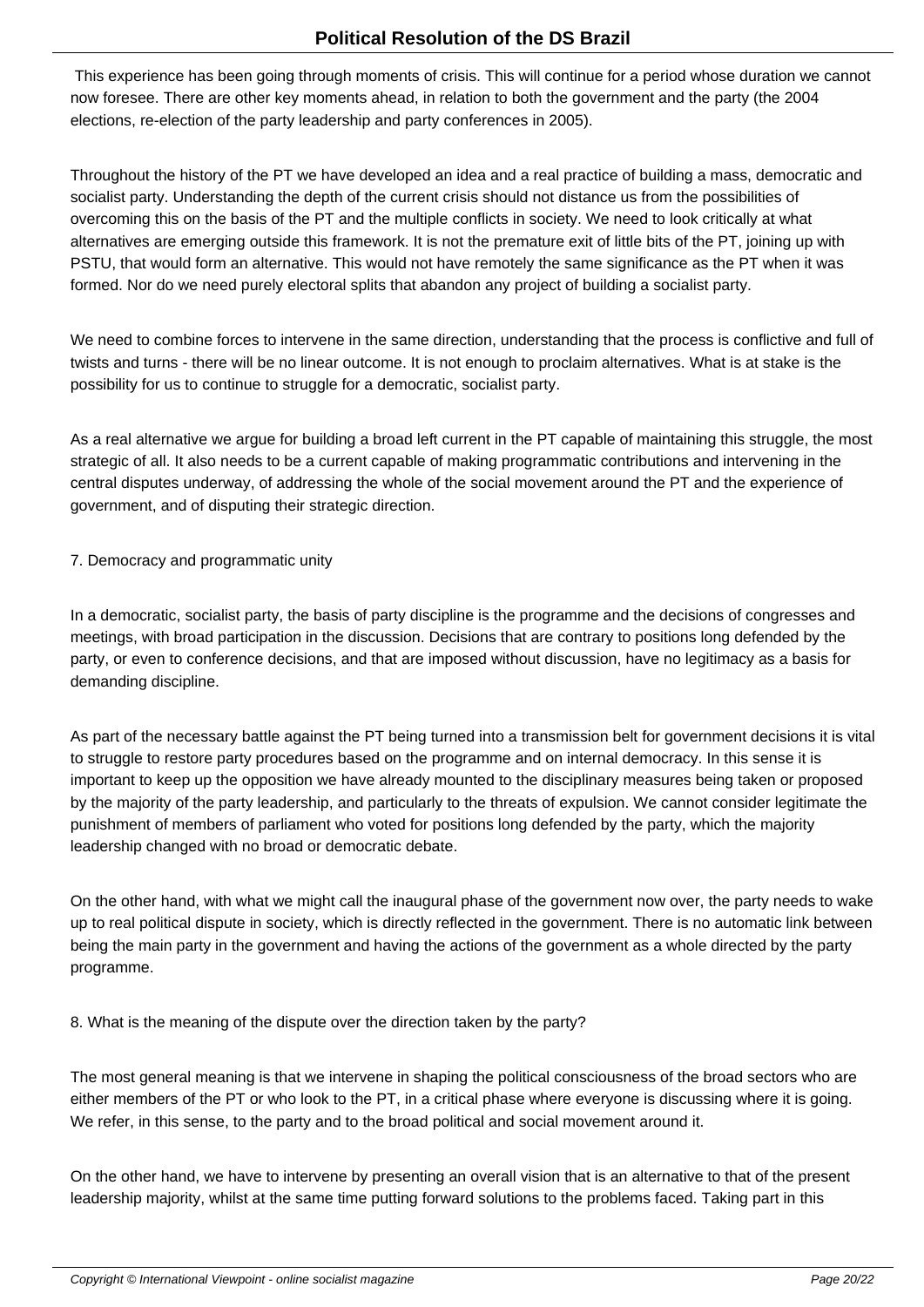process from within, with an overall, alternative vision that also offers fresh leadership to the party, is what gives legitimacy to struggle to overcome the movement's own limitations.

This is at one and the same time a dispute addressed to the whole party and social and political movement around it, and also a process of building and strengthening a current that works in this direction. This current seeks to grow in order to be better placed to change the direction of the movement as a whole, not to renounce it.

The dispute over the direction taken cannot be measured just by the results of internal votes, but above all by the development of more favourable conditions for putting forward left positions.

### 9. The dispute over direction whilst in government

The dispute over the PT is also the dispute over the direction taken by the government. Winning the federal government meant important changes in the party and our tendency. The decision to take part in the government gave greater leadership responsibilities in a situation of deepening dispute over the directions taken by both the party and the government. It allows the tendency to advance in its overall vision of the political and social process. The dispute over the direction of the government is related to, but also differs from, that taking at the level of the party. As can be seen, the former is a dispute in society, between interests and projects that are different or antagonistic. In this sense the social movements and their mobilisations make their presence felt directly and gain even more importance (than we had already understood is the case in the dispute over the direction of the PT). On the other hand, the process in the party is affected by the presence of party cadre in the government, especially from the majority current, who go back into the party seeking to make it merely rubber-stamp the government's positions, thereby reducing its autonomy. However, the policies of the party majority are being tested ever more rapidly, as in the case of their economic policy. There is a great acceleration in the tempo of the dispute over direction, and much greater overlap between the party space and the social struggles. Naturally, there is also greater politicisation of the movements and of broad layers of the better-informed sectors of society. If it is clear that the dispute over the direction of our political movement cannot be understood in a piecemeal or routine way, then it is important to understand that the party continues to be the space in which this dispute finds its most global expression. This is not only because both the government and the movements are under pressure from more immediate questions - they too have to grapple with broader agenda and present longer-term proposals. The main reason is that the PT, in the broad sense, brings together the most important expressions of the Brazilian left. It is this broad array of forces, the result of more than twenty years of democratic and social struggles, with the PT as its central reference point, which is today debating the course of our movement as a whole.

This situation could develop in one of several directions, but whichever way it goes will be rooted in a process of political and ideological dispute. The best perspective to guide our intervention in this situation is that of struggling to rebuild the PT as a socialist party. It is also the one that best fits the new political situation. We are not in a defensive situation, we are in one of growing conflicts.

#### 10. The relevance of a democratic and socialist party

Building the PT as socialist and democratic party was the strategic element that allowed the left to grow in Brazil. We should struggle to rebuild and develop this project. Its weakening or its absence would risk fragmenting the left, either through its integration into the governmental apparatus, or through electoralism without any strategic party, or through sectarianism - it would open the way to other retreats in the political and social struggles.

 We believe it remains relevant to fight for the positive values of the PT's history (programmatic contribution, right of tendency and internal democracy, feminist gains, synthesis of left experiences and forces). In this context it is also necessary to re-forge the links between the party organisation and the broad social and political movement around the PT.